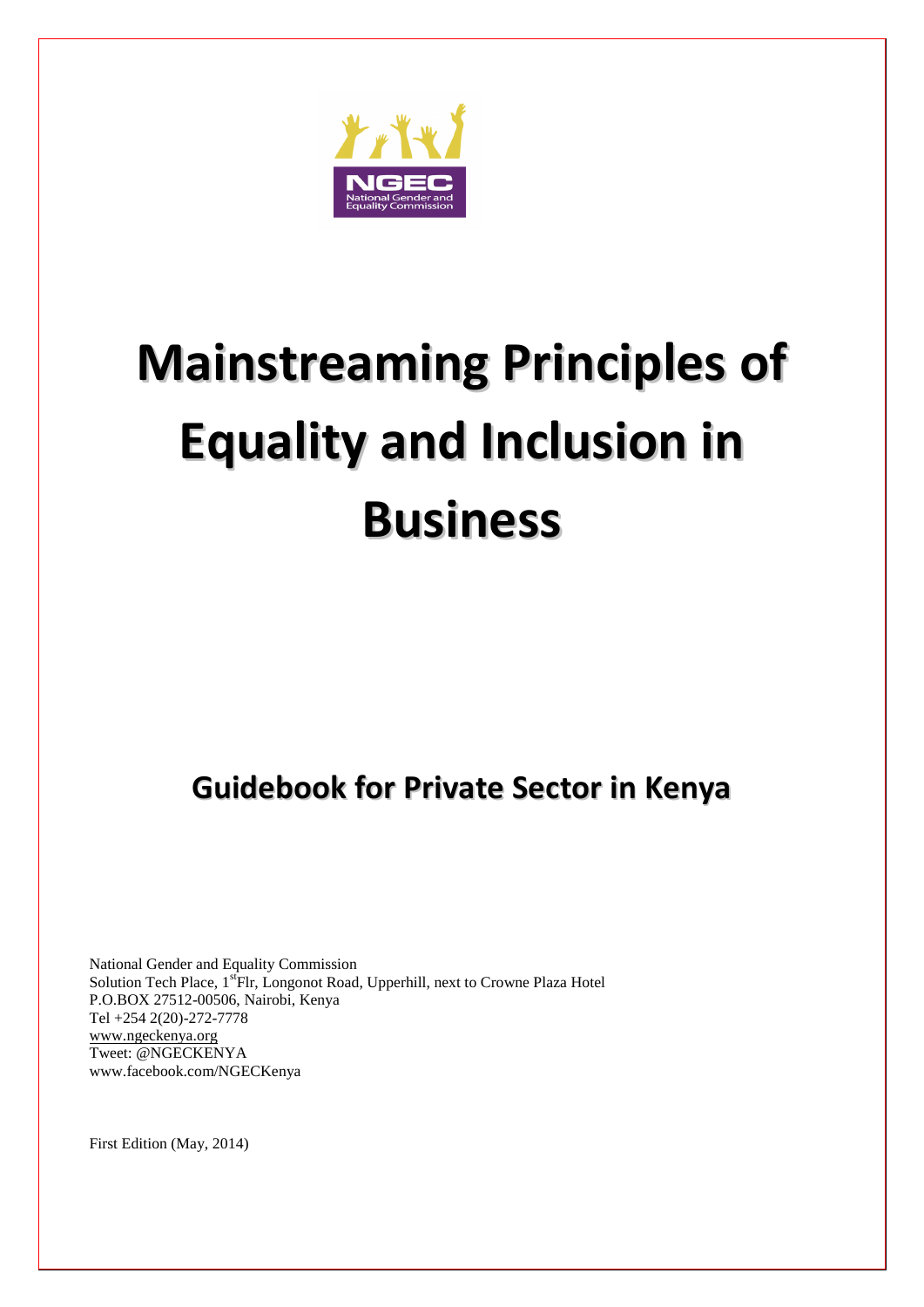#### <span id="page-1-0"></span>**Foreword**

This guidebook was designed to facilitate private sector actors working in business to understand the basic principles underpinning the constitutional principles and values of gender equality and non-discrimination. The private sector in Kenya is a relatively new entrant in discussions around the promoting of equality and non-discrimination, two values which Kenyans called to be enshrined in the Constitution of Kenya in August 2010. Kenyans envisaged a society in which all would be treated with dignity and as equals, and where issues of marginalization would be addressed explicitly in the manner in which both government and the private sector conducted business.

The National Gender and Equality Commission is happy to provide this guidebook for use by the private sector, and other actors in building understanding on constitutional obligations and responsibilities on fundamental principles of equality and inclusion in business. Preparation of this guidebook is the first step towards working closely with the private sector to recognize and entrench principles of equality and inclusion in business practises in Kenya.

The development of this guidebook was made possible with the support of the Danish International Development Agency (DANIDA). The National Gender and Equality Commission is very grateful to DANIDA for their continued assistance and commitment to supporting issues of equality and inclusion in governance, public and private sectors

**Comm. Winfred Osimbo Lichuma, E.B.S. Chairperson**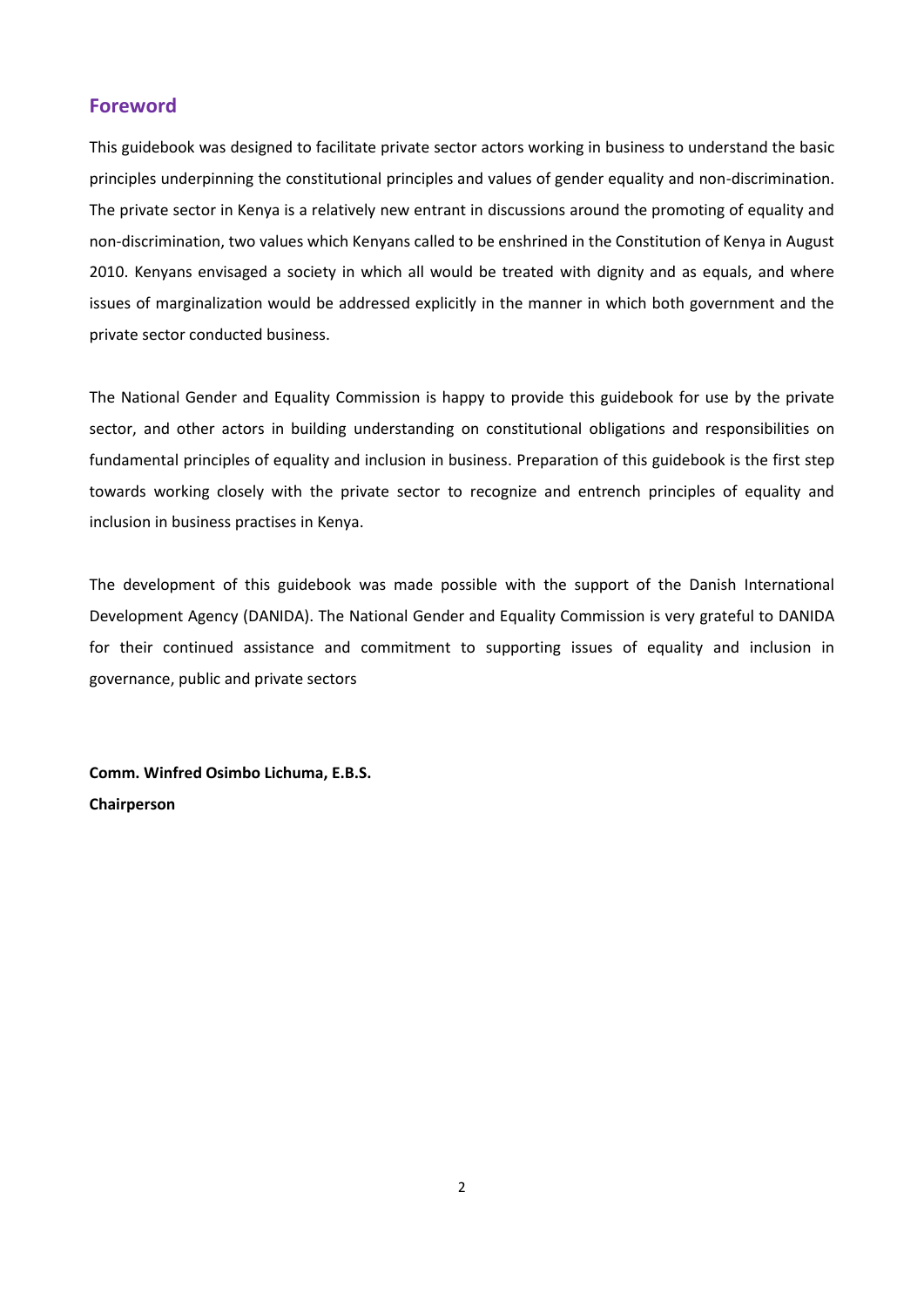# **Contents**

| 1.0 |       | $\label{lem:1} \textbf{Introduction}.\textcolor{red}{\textbf{num}}\textcolor{red}{\textbf{num}}\textcolor{red}{\textbf{num}}\textcolor{red}{\textbf{num}}\textcolor{red}{\textbf{num}}\textcolor{red}{\textbf{num}}\textcolor{red}{\textbf{num}}\textcolor{red}{\textbf{num}}\textcolor{red}{\textbf{num}}\textcolor{red}{\textbf{num}}\textcolor{red}{\textbf{num}}\textcolor{red}{\textbf{num}}\textcolor{red}{\textbf{num}}\textcolor{red}{\textbf{norm}}\textcolor{red}{\textbf{num}}\textcolor{red}{\textbf{norm}}\textcolor{red}{\textbf{num}}\textcolor$ |  |
|-----|-------|-----------------------------------------------------------------------------------------------------------------------------------------------------------------------------------------------------------------------------------------------------------------------------------------------------------------------------------------------------------------------------------------------------------------------------------------------------------------------------------------------------------------------------------------------------------------|--|
| 1.1 |       |                                                                                                                                                                                                                                                                                                                                                                                                                                                                                                                                                                 |  |
| 1.2 |       |                                                                                                                                                                                                                                                                                                                                                                                                                                                                                                                                                                 |  |
|     | 1.2.1 |                                                                                                                                                                                                                                                                                                                                                                                                                                                                                                                                                                 |  |
|     | 1.2.2 |                                                                                                                                                                                                                                                                                                                                                                                                                                                                                                                                                                 |  |
|     | 1.2.3 |                                                                                                                                                                                                                                                                                                                                                                                                                                                                                                                                                                 |  |
| 2.0 |       |                                                                                                                                                                                                                                                                                                                                                                                                                                                                                                                                                                 |  |
|     |       |                                                                                                                                                                                                                                                                                                                                                                                                                                                                                                                                                                 |  |
| 4.0 |       |                                                                                                                                                                                                                                                                                                                                                                                                                                                                                                                                                                 |  |
|     |       |                                                                                                                                                                                                                                                                                                                                                                                                                                                                                                                                                                 |  |
| 6.0 |       |                                                                                                                                                                                                                                                                                                                                                                                                                                                                                                                                                                 |  |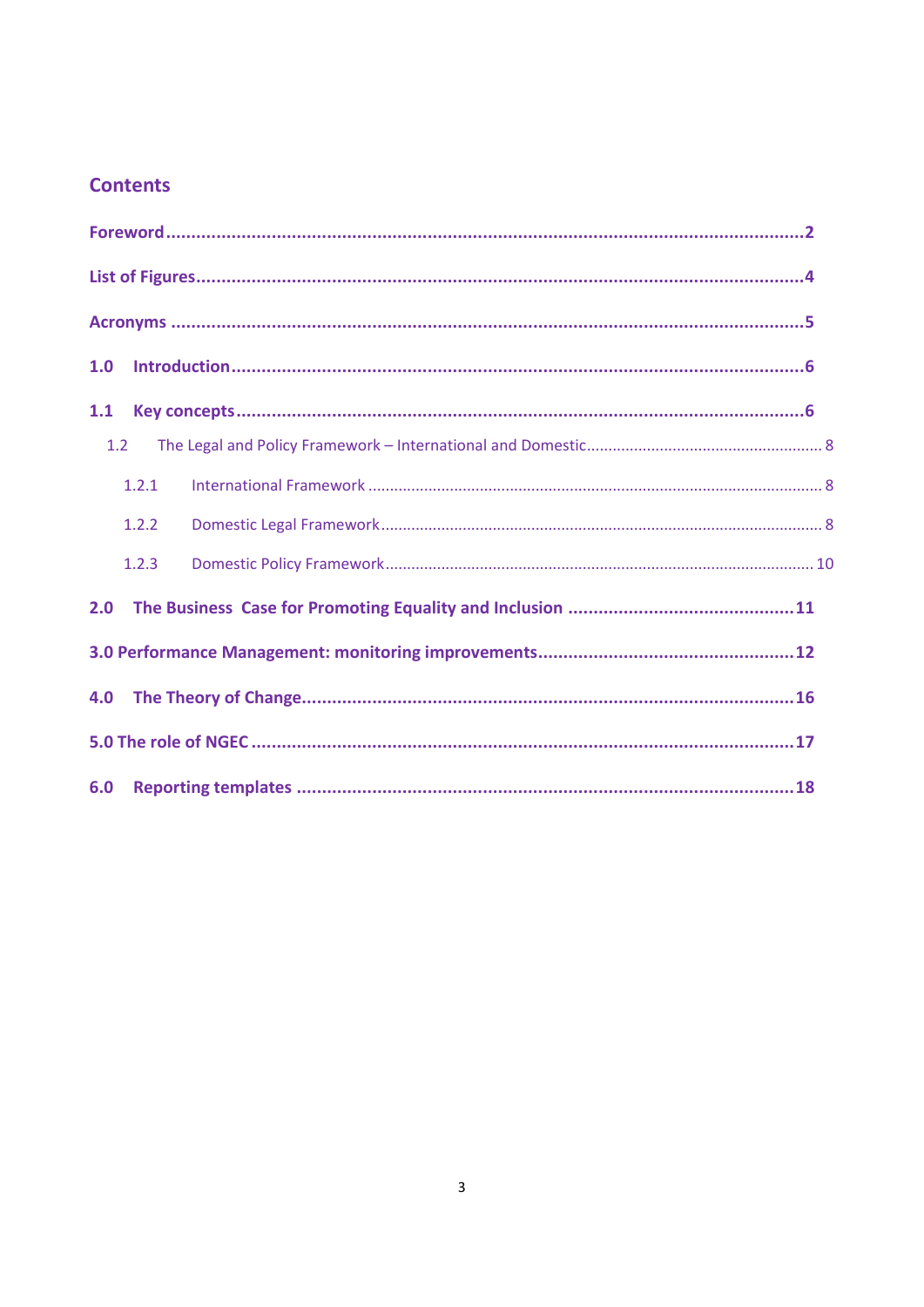# <span id="page-3-0"></span>**List of Figures**

| 15. Figure 1: Linkages between the individual and institution towards attaining equality and inclusion 15 |  |
|-----------------------------------------------------------------------------------------------------------|--|
|                                                                                                           |  |
|                                                                                                           |  |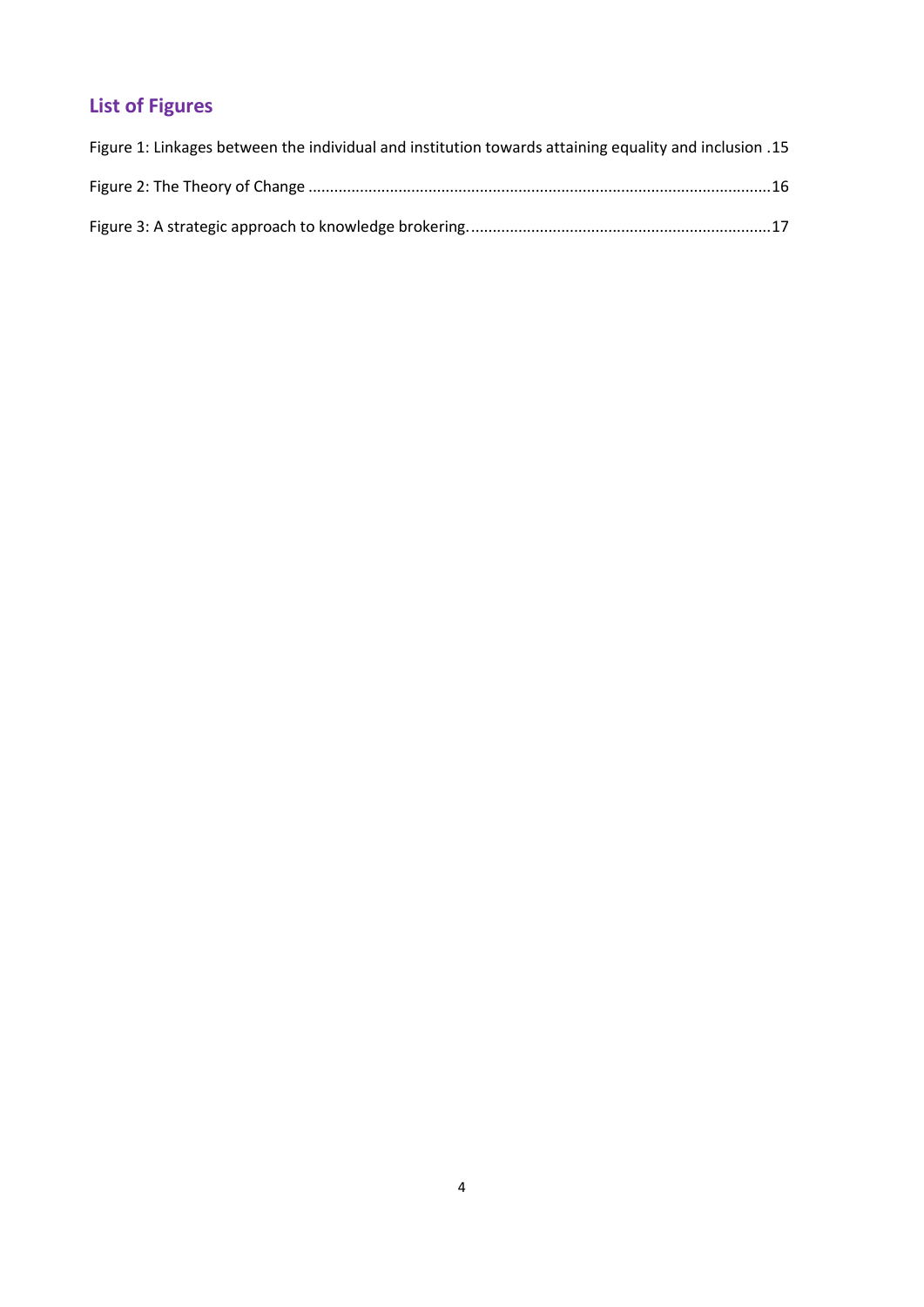# <span id="page-4-0"></span>**Acronyms**

| <b>Acronym</b> | <b>Description</b>                                           |  |  |  |  |  |  |  |  |  |
|----------------|--------------------------------------------------------------|--|--|--|--|--|--|--|--|--|
| <b>CEDAW</b>   | Convention on the Elimination of All Forms of Discrimination |  |  |  |  |  |  |  |  |  |
|                | against Women                                                |  |  |  |  |  |  |  |  |  |
|                |                                                              |  |  |  |  |  |  |  |  |  |
| GDP            | Gross Domestic Product                                       |  |  |  |  |  |  |  |  |  |
| <b>HRBA</b>    | Human Rights Based Approaches                                |  |  |  |  |  |  |  |  |  |
| ILO.           | International Labour Organisation                            |  |  |  |  |  |  |  |  |  |
| <b>NGEC</b>    | National Gender and Equality Commission                      |  |  |  |  |  |  |  |  |  |
| PM.            | Performance Management                                       |  |  |  |  |  |  |  |  |  |
| <b>PWDs</b>    | <b>Persons With Disabilities</b>                             |  |  |  |  |  |  |  |  |  |
| <b>SIGs</b>    | <b>Special Interest Groups</b>                               |  |  |  |  |  |  |  |  |  |
| <b>UNGPS</b>   | United Nations Guiding Principles on Business and Human      |  |  |  |  |  |  |  |  |  |
|                | Rights                                                       |  |  |  |  |  |  |  |  |  |
| V2030          | Vision 2030                                                  |  |  |  |  |  |  |  |  |  |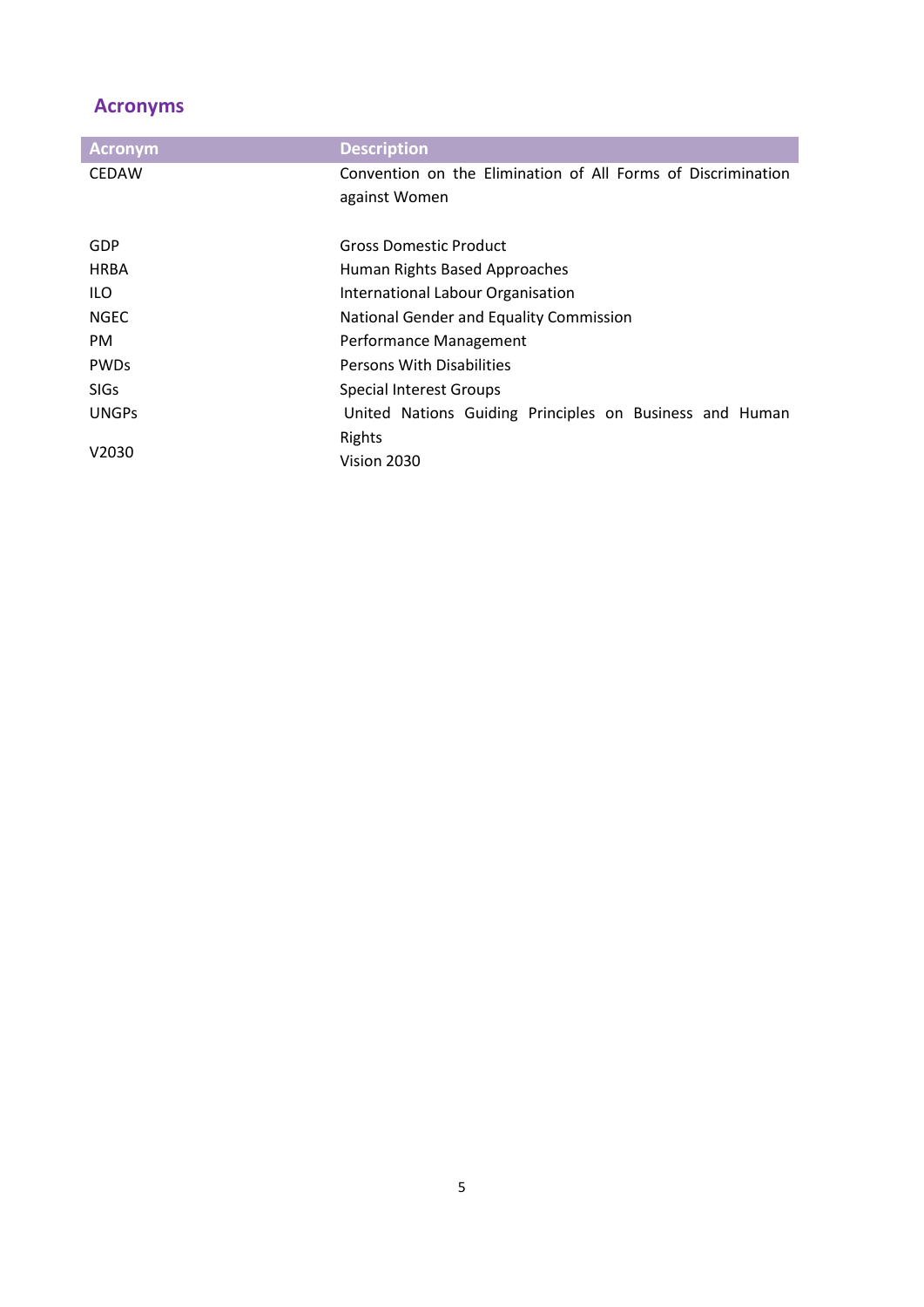#### <span id="page-5-0"></span>**1.0 Introduction**

The National Gender and Equality Commission (NGEC) is mandated through Constitution of Kenya 2010, article 27 and the National Gender and Equality Act of 2011 to promote gender equality and freedom from discrimination for all Kenyans. The commission monitors, facilitates and advises on the integration of the principles of equality and freedom from discrimination in the policy and legal frameworks at the national and county levels and in **private** institutions. The commission is also the principal organ of the state responsible for ensuring the government's compliance with all treaties and conventions that Kenya has ratified relating to issues of equality and freedom from discrimination and relating to special interest groups (SIGs) i.e. women, persons with disabilities (PWDs), youth, older persons, minority and marginalised groups and communities, and children. NGEC therefore coordinates and facilitates the mainstreaming of issues of SIGs. The commission investigates on its own initiative or on the basis of complaints, any matter in respect of any violations of the principle of equality and freedom from discrimination. The commission undertakes audits for purposes of reporting on status and progress the county is making towards mainstreaming issues of special interest populations.

NGEC is mandated to ensure that both public and private sector institutions are in compliance with the provisions of the Constitution which addresses gender equality and non-discrimination. For the public sector, the commission in collaboration with the Ministry of Devolution and Planning developed a reporting template and Guide book, which seeks to guide the public sector in the realisation of these provisions. However, for the private sector, understanding of the meaning and operationalization of the principles of the Constitution is still developing. This guide book is designed to build this understanding and to assist private sector institutions to be aware of their constitutional obligations and responsibilities in in businesses.

#### <span id="page-5-1"></span>**1.1 Key concepts**

It is important to begin with first understanding the meanings of key concepts as they relate to the above provisions:

- *Gender*: The concept of gender refers to a social construct, based on societal beliefs and norms and influenced by biological differences. Understandings about 'gender' are changeable, but certain aspects have been difficult to change, resulting in persistent differences between the males and females (men and women, boys and girls) in terms of what is considered appropriate behaviour for males and females (relative to each other), and the differences in social, economic and/or political power.
- *Gender mainstreaming*: The definition adopted by the UN General Assembly in December 1997 (ECOSOC, 1997) describes gender mainstreaming as: … the process of assessing the implications for women and men of any planned action, including legislation, policies or programmes, in all areas and at all levels. It is a strategy for making women's as well as men's concerns and experiences an integral dimension of the design, implementation, monitoring and evaluation of policies and programmes in all political, economic and societal spheres so that women and men benefit equally and inequality is not perpetuated.
- **Disability mainstreaming:** The concept of mainstreaming disability issues refers to the assessment of the implications for PWDs of any planned action, including legislation, policies or programmes,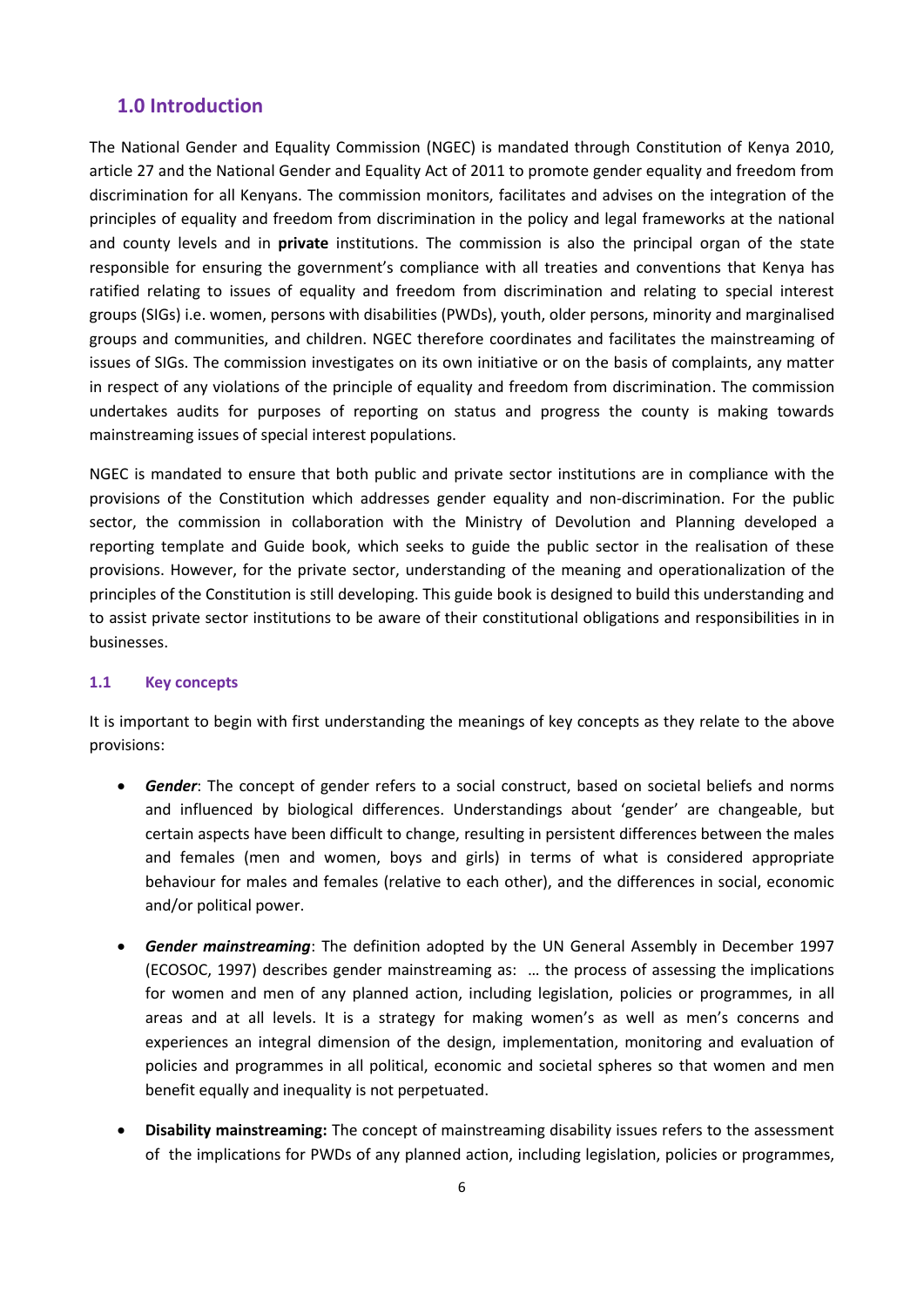in any area and at all levels. It is a strategy for making the concerns and experiences of PWDs an integral part of the design, implementation, monitoring and evaluation of policies and programmes in all political, economic and societal spheres, so that PWDs can benefit equally, and inequality is not perpetuated.

- *Discrimination*: It has been defined as "...any distinction, exclusion or restriction made on the basis of sex which has the effect or purpose of impairing or nullifying the recognition, enjoyment or exercise by women, irrespective of their marital status, on a basis of equality of men and women, of human rights and fundamental freedoms in the political, economic, social, cultural, civil or any other field"<sup>1</sup>.
- *Equality*: Based on the concept of 'sameness' or 'impartiality' in treatment of a member of one group, relative to another.
- **Equity:** Based on the concept of 'fairness' between the different groups, which can in certain instances be attained through positive discrimination i.e. affirmative action measures aimed at promoting the representation of one group relative to another. Alternatively, it can be expressed in investment in the provision of special equipment to facilitate the needs of one group relative to another, in the workplace.
- *Affirmative Action***:** Includes any measure designed to overcome or ameliorate an inequity or the systemic denial or infringement of a right or fundamental freedom.

The promulgation of the Constitution of Kenya on  $27<sup>th</sup>$  August 2010 ushered in a number of key safeguards regarding participation and inclusion of SIGs in society, namely: women, children, youth, persons with disabilities (PWDs), older persons, marginalised groups and communities. Definitions of these SIGs are also provided under Article 260 of the Constitution (see Box 1).

#### **Box 1: Key definitions**

 $\ddot{\phantom{a}}$ 

**Disability:** Any physical, sensory, mental, psychological or other impairment, condition or illness that has, or is perceived by significant sectors of the community to have, a substantial or long-term effect on an individual's ability to carry out ordinary day-to-day activities.

**Child:** An individual who has not attained the age of eighteen years.

**Youth**: Means the collectivity of all individuals in the Republic who:

(i) Have attained the age of eighteen years; but,

(ii) Have not attained the age of 35 years.

**Older member of society:** A person who has attained the age of sixty years.

**Marginalised groups:** The Constitution provides that 'marginalised groups' refer to a group of people who, because of laws or practices before, on, or after the effective date, were or are disadvantaged by discrimination.

 $<sup>1</sup>$  The Convention on the Elimination of All Forms of Discrimination against Women (CEDAW)</sup>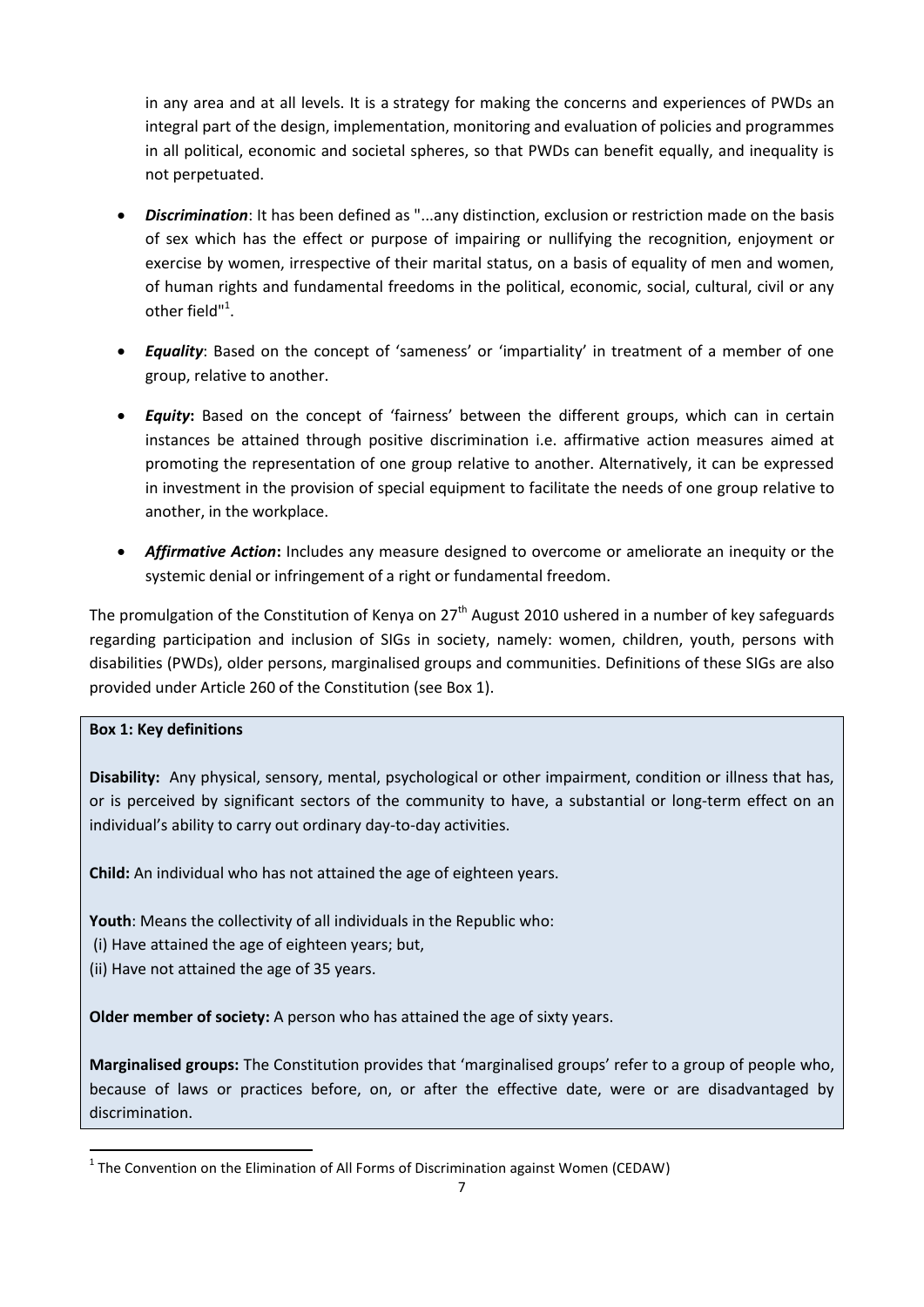**Marginalized community:** Is defined in the Constitution as meaning:

(a) A community that, because of its relatively small population or for any other reason, has been unable to fully participate;

(b) A traditional community that, out of a need or desire to preserve its unique culture and identity from assimilation, has remained outside;

(c) An indigenous community that has retained and maintained a traditional lifestyle and livelihood based on a hunter or gatherer economy; or

(d) Pastoral persons and communities, whether they are—

(i) Nomadic; or (ii) a settled community that, because of its relative geographic isolation, has experienced only marginal participation in the integrated social and economic life of Kenya as a whole.

## <span id="page-7-0"></span>**1.2 The Legal and Policy Framework – International and Domestic**

#### **1.2.1 International Framework**

<span id="page-7-1"></span>Kenya has ratified two key International Labour Organisation (ILO) Conventions which seek to promote gender equality i.e. the Discrimination (Employment and Occupation) Convention, 1958 (No. 111); and the Equal Remuneration Convention, 1951 (No. 100). Kenya is yet to ratify the Workers with Family Responsibilities Convention, 1981 (No. 156); and the Maternity Protection Convention, 2000 (No. 183). Private sector institutions are therefore required to adhere to Convention No. 111 and Convention No. 100 which are summarized as follows<sup>2</sup>:

- *The Discrimination (Employment and Occupation) Convention, 1958 (No. 111)*: It is the reference point for the fundamental right of non-discrimination at work. Ratifying member States committed to declaring and pursuing a national policy to promote equality of opportunity and treatment in respect of employment and occupation, with a view to eliminating discrimination. The prohibited grounds of discrimination cover sex as well as race, color, religion, political opinion, national extraction and social origin. Sex discrimination includes discrimination on the grounds of maternity and family responsibilities and extends to sexual harassment (of both women and men). **(Ratified by Kenya in May 2001).**
- *The Equal Remuneration Convention, 1951 (No. 100)*: Specifically addresses equal remuneration between men and women for work of equal value. **(Ratified by Kenya in May 2001).**

Kenya is also a signatory to the Convention on the Elimination of All Forms of Discrimination against Women (CEDAW) (1979): also referred to as the 'International Bill Of Rights for Women', in March 1984. CEDAW provides a blueprint for countries to promote basic human rights, achieve progress and overcome barriers of discrimination against women and girls, while recognizing that it is up to each country to determine how best to bring their policies and laws in line with ending discrimination against women. CEDAW defines what constitutes discrimination against women and looks at: political life, employment, marriage and family, health, education, equality before the law, among other issues.

## **1.2.2 Domestic Legal Framework**

<span id="page-7-2"></span> $\ddot{\phantom{a}}$ 2 Adapted from: *ILO (2009) Gender equality at the heart of decent work.*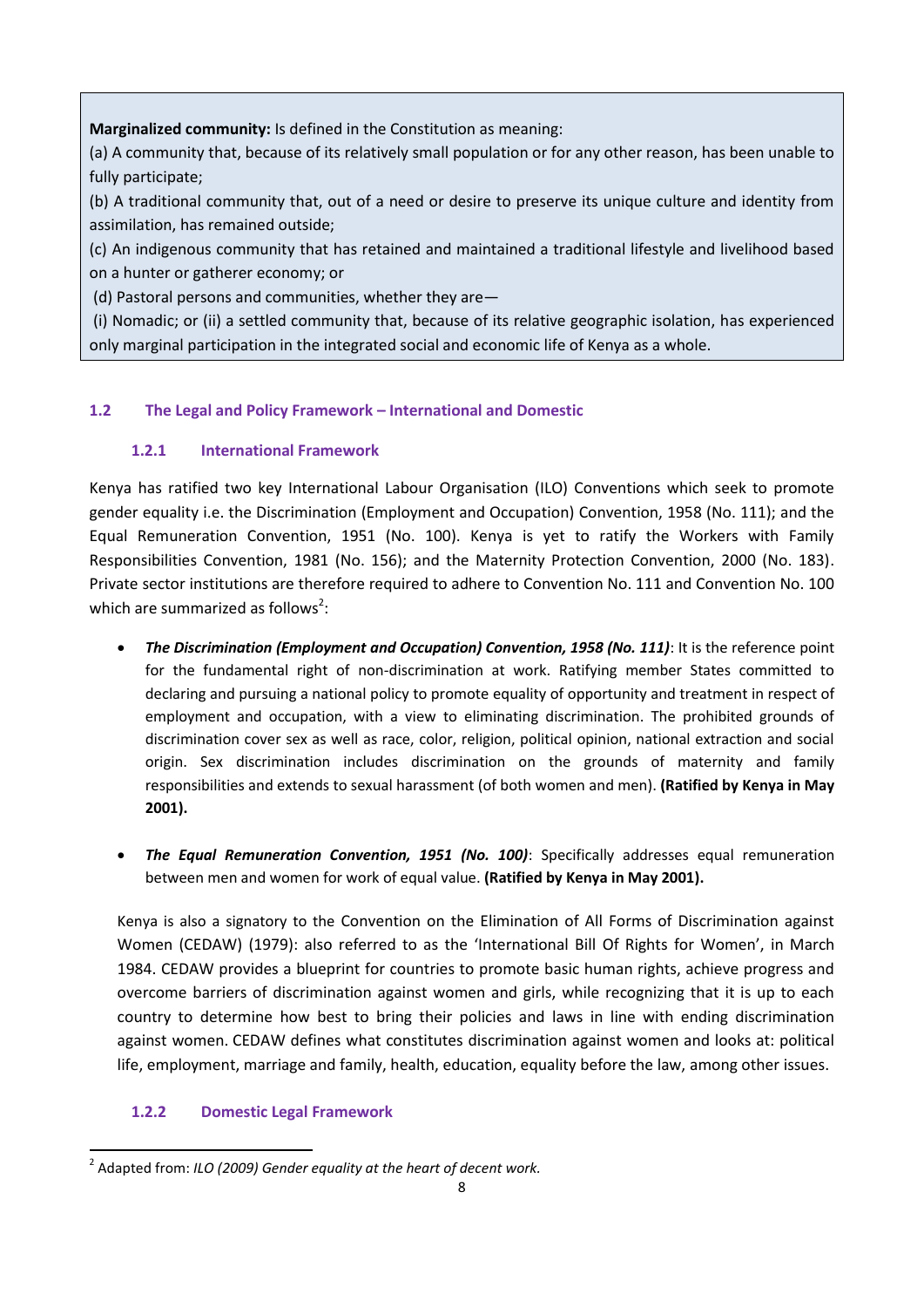The Constitution of Kenya contains a number of provisions that speak to equality and inclusion with implications for the public and private sectors. These include:

- Article 10 of the Constitution provides that the national principles and values of governance shall include: participation of the people, human dignity, equity, social justice, inclusiveness, equality, human rights, non-discrimination and protection of the marginalised. These values and principles cut across both the public and private sector.
- Article 27 of the Constitution provides further clarity on the principles of 'equality' and 'freedom from discrimination' respectively. It provides that:
- (1) Every person is equal before the law and has the right to equal protection and equal benefit of the law.
- (2) Equality includes the full and equal enjoyment of all rights and fundamental freedoms.
- (3) Women and men have the right to equal treatment, including the right to equal opportunities, in political, economic, cultural and social spheres.
- (4) The State shall not discriminate directly or indirectly against any person on any ground, including race, sex, pregnancy, marital status, health status, ethnic or social origin, colour, age, disability, religion, conscience, belief, culture, dress, language or birth.
- (6) To give full effect to the realization of the rights guaranteed under this Article, the State shall take legislative and other measures, including affirmative action programmes and policies designed to redress any disadvantage suffered by individuals or groups because of past discrimination.
- (8) In addition to the measures contemplated in clause (6), the State shall take legislative and other measures to implement the principle that not more than two-thirds of the members of elective or appointive bodies shall be of the same gender.

Articles 18 to 59 of the Constitution which contains the Bill of Rights recognises and protects the human rights and fundamental freedoms of Kenyans, and the need to preserve the dignity of individuals and communities and to promote social justice and the realisation of the potential of all.

The Employment Act of 2007 also explicitly addresses discrimination in employment under section 5 which states that it shall be the duty of the Minister, labour officers and the Industrial Court to promote equality of opportunity in employment in order to eliminate discrimination in employment. No employer is allowed to either directly or indirectly discriminate or harass an employee or prospective employee on the grounds of: race, colour, sex, language, religion, political or other opinion, nationality, ethnic or social origin, disability, pregnancy, mental status or HIV status. This is in respect of recruitment, training, promotion, terms and conditions of employment, termination of employment or other matters arising out of the employment. It therefore operationalizes Article 27 of the Constitution with a similar qualification in so far as affirmative action measures undertaken to address discrimination are allowable. Also, in certain instances an inherent requirement of a job or issues of state security may mean that the opportunities are limited to certain persons. The Employment Act (2007) also addresses ILO Convention No. 100 in that it provides that an employer shall pay his employees equal remuneration for work of equal value. The Employment Act (2007) also addresses issues of sexual harassment.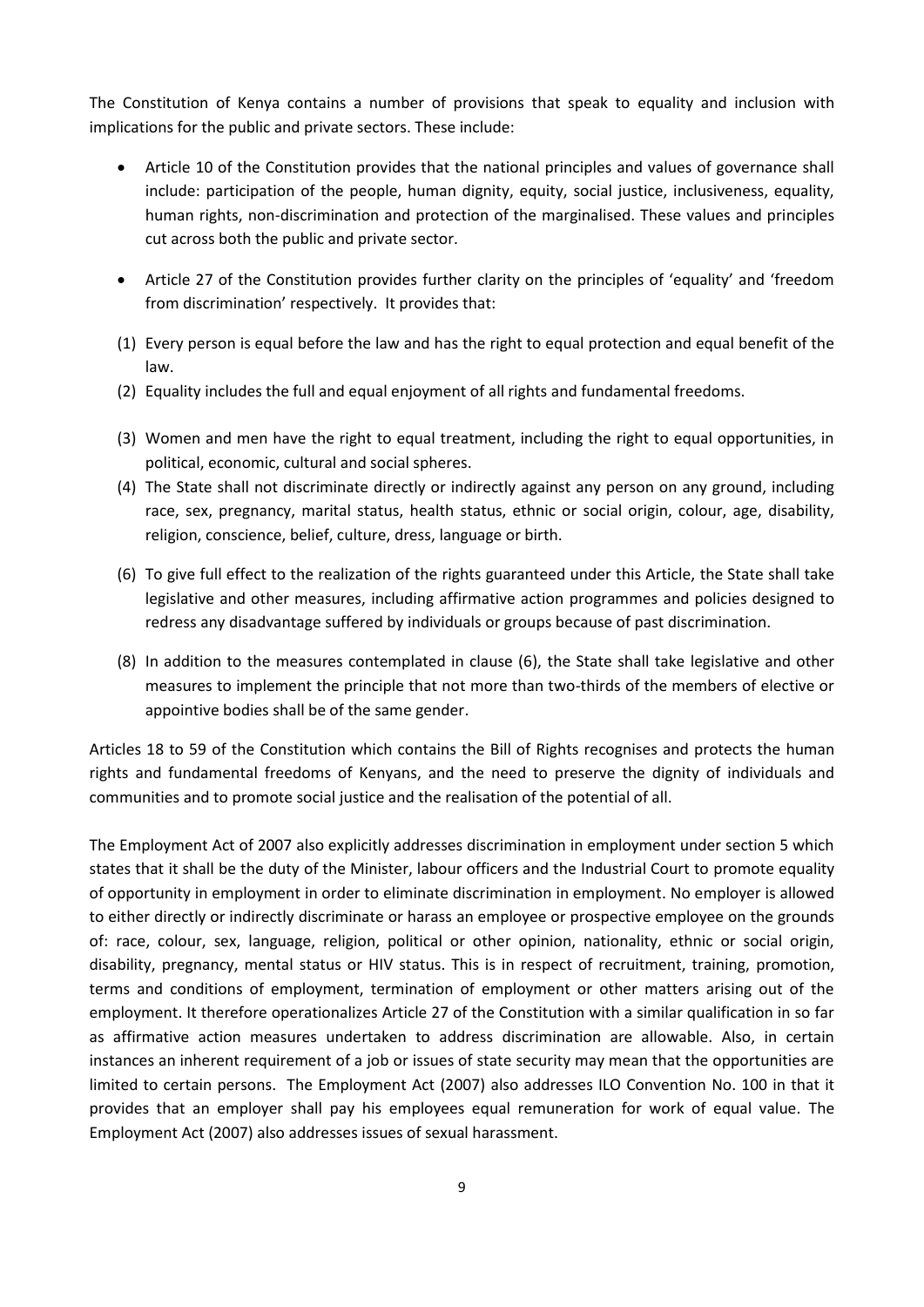The Persons with Disabilities Act of 2003 also seeks to address discrimination against PWDs in that under section 12 it is unlawful to deny a person with a disability, employment opportunities. Additionally, qualified employees who are PWDs shall be subject to the same terms and conditions of employment and the same compensation, privileges, benefits, fringe benefits, incentives or allowances as qualified ablebodied employees.

#### **1.2.3 Domestic Policy Framework**

<span id="page-9-0"></span>Kenya's long-term development blue-print, the Vision 2030 document was designed to transform the country from its current status into a middle-income country providing a high quality of life to all its citizens by the year 2030. The overarching vision, therefore, is *"a globally competitive and prosperous nation with a high quality of life by the year 2030"*. The Vision is anchored on three pillars namely the economic, social and political pillars. The document acknowledges the equal right of men and women to the enjoyment of a high quality of life and to be able to benefit from equal opportunities. It also aspires to realise improved livelihoods for vulnerable persons at household, community and national levels.

For this to be realised, the private sector will have to play an active role with a view of levelling the playing field for all to actively engage in nation building. This calls for the adoption of Human Rights Based Approaches (HRBA) to business practice.

HRBA refer to approaches to government and business standards and practice which aim at the furtherance of the realisation of the human rights set out in the Universal Declaration of Human Rights and other international human rights instruments.<sup>3</sup> They borrow from the human rights standards and principles in the Universal Declaration of Human Rights and other international human rights instruments. The human rights principles are: universality and inalienability; indivisibility; inter-dependence and interrelatedness; non-discrimination and equality; participation and inclusion; accountability and the rule of Law. Kenya's Constitution and in particular, the Bill of Rights, is grounded in these understandings.

This guide book outlines a structured way through which private sector can address minimal indicators on gender equality, inclusion and freedom from discrimination. The guide book recognises the role of the private sector as both an employer, as well as a service provider. Indeed, the private sector as of 2013 contributed to about 70 per cent of Kenya's Gross Domestic Product (GDP).

For the purposes of standardising the indicators across the private sector and getting the initiative underway, the initial focus will be on the private sector as an investment leader in governance and as an employer. This guide book is intended to be a living document, the parameters of which will be expanded over time.

#### **1.3 The structure of the guide book**

 $\ddot{\phantom{a}}$ 

The next section looks at the business case for promoting equality and inclusion. Section 3 looks at performance monitoring on issues of equality and inclusion and section 4 looks at the role of the NGEC in supporting private sector actors in mainstreaming the principles of equality and inclusion. Section 5 provides a sample reporting template for the private sector.

<sup>3</sup> http://www.bc.edu/dam/files/schools/law/lawreviews/journals/bciclr/25\_2/06\_FMS.htm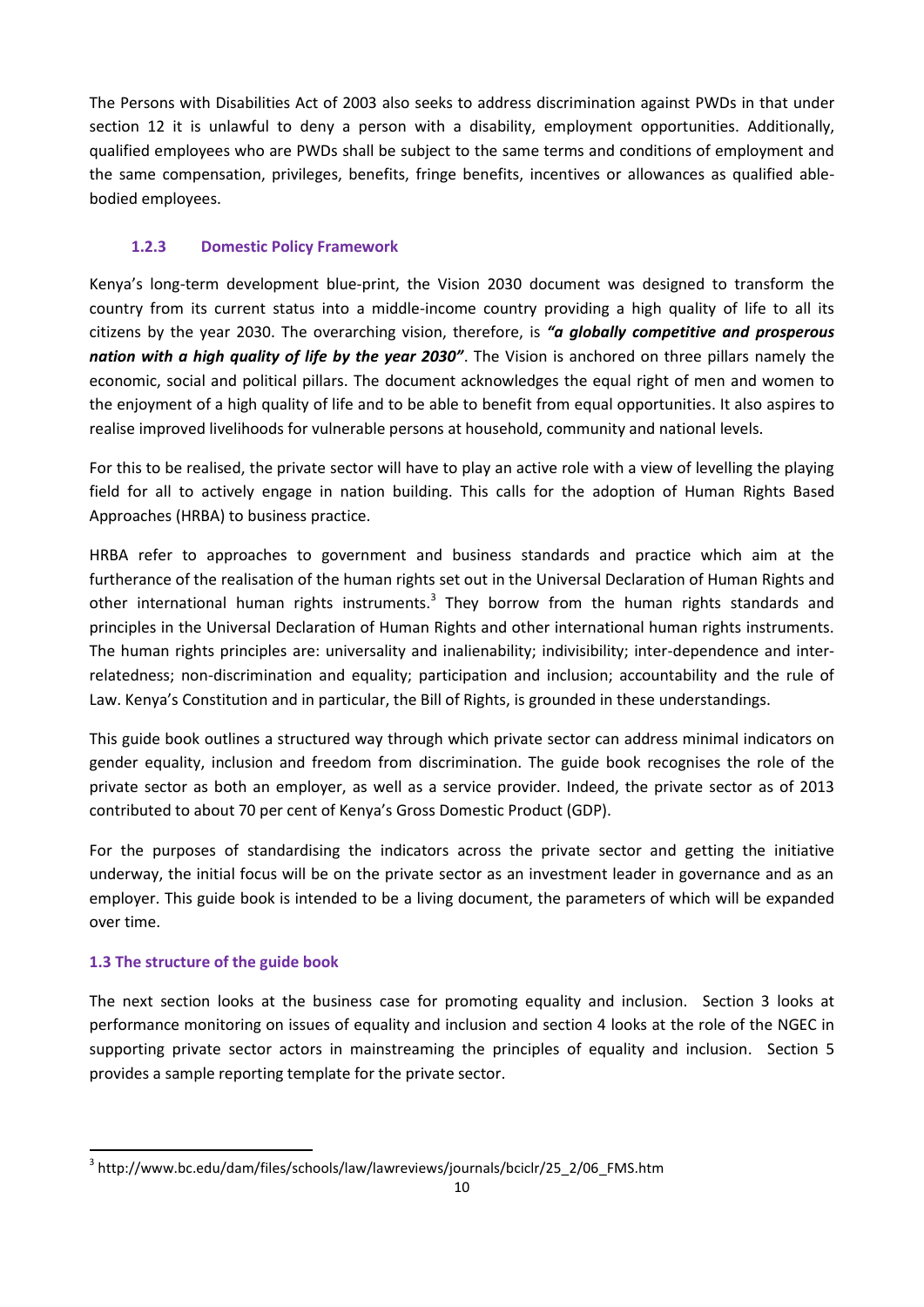# <span id="page-10-0"></span>**2.0The Business Case for Promoting Equality and Inclusion**

From a business perspective, addressing equality and discrimination can be driven by two forces: – minimizing risk, and maximizing gain. According to a report titled "I*mplementing Gender Equality Policies*  and Practices in Private Sector<sup>14</sup>, many investors believe that women's empowerment is a key characteristic of well-managed, forward thinking companies that are capable of creating sustainable shareholder value over the long term. In addition, the report makes a positive correlation between gender equality practices and stock performance, and provides evidence that having women in executive positions and on the board can indeed contribute to stronger financial performance and that the better a company is at promoting women, the better it tends to rank in terms of profitability.

High levels of inequality in business set up can lead to risks such as:

- **Reputational risk** For companies in consumer services or consumer goods whose market capitalization is largely measured by intangibles, reputational risk is particularly important. Any corporate misbehaviour, discrimination or sexual harassment suits brought against the company diminish the company's value in the eyes of investors and reputation in the eyes of consumers.
- **Risks related to attracting and retaining talent**  It is in the interest of any business to attract the most talented and motivated staff. This lowers cost for recruitment and induction training, improves motivation and loyalty on the work floor and enhances the quality of goods produced and/or services provided. Discrimination and violation of rights in any phase of labour relations (recruitment, contracting, conditions of work, access to promotion and training, retrenchment etc), will inevitably lead to under usage of the available talent pool.
- **Risks related to innovation**  Most successful instances of innovation are the result of cross fertilisation of different perspectives, not only between management and the work floor, but also from existing diversity at the work floor. Companies that embrace diversity have also been seen to be drivers for innovation.

The global community through the United Nations has articulated guiding principles on business and human rights on equality and inclusion in business activities. The United Nations Guiding Principles on Business and Human Rights (UNGPs) are a global standard for preventing and addressing the risk of adverse impacts on [human rights](http://en.wikipedia.org/wiki/Human_rights) linked to business activity. On June 16, 2011, the [United Nations Human](http://en.wikipedia.org/wiki/United_Nations_Human_Rights_Council)  [Rights Council](http://en.wikipedia.org/wiki/United_Nations_Human_Rights_Council) unanimously endorsed the UNGPs making the framework the first corporate human rights responsibility initiative to be endorsed by the [United Nations.](http://en.wikipedia.org/wiki/United_Nations) The UNGPs encompass three pillars outlining how states and businesses should implement the framework:

- The state duty to protect human rights
- The corporate responsibility to respect human rights
- Access to remedy for victims of business-related abuses

The UNGPs have enjoyed widespread uptake and support from both the public and private sectors and civil societies. Also informally known as the "Ruggie Principles" or the "Ruggie Framework several companies

4

http://www.genderprinciples.org/resource\_files/Implementing\_gender\_equality\_policies\_and\_practices\_in\_private sector\_companies.pdf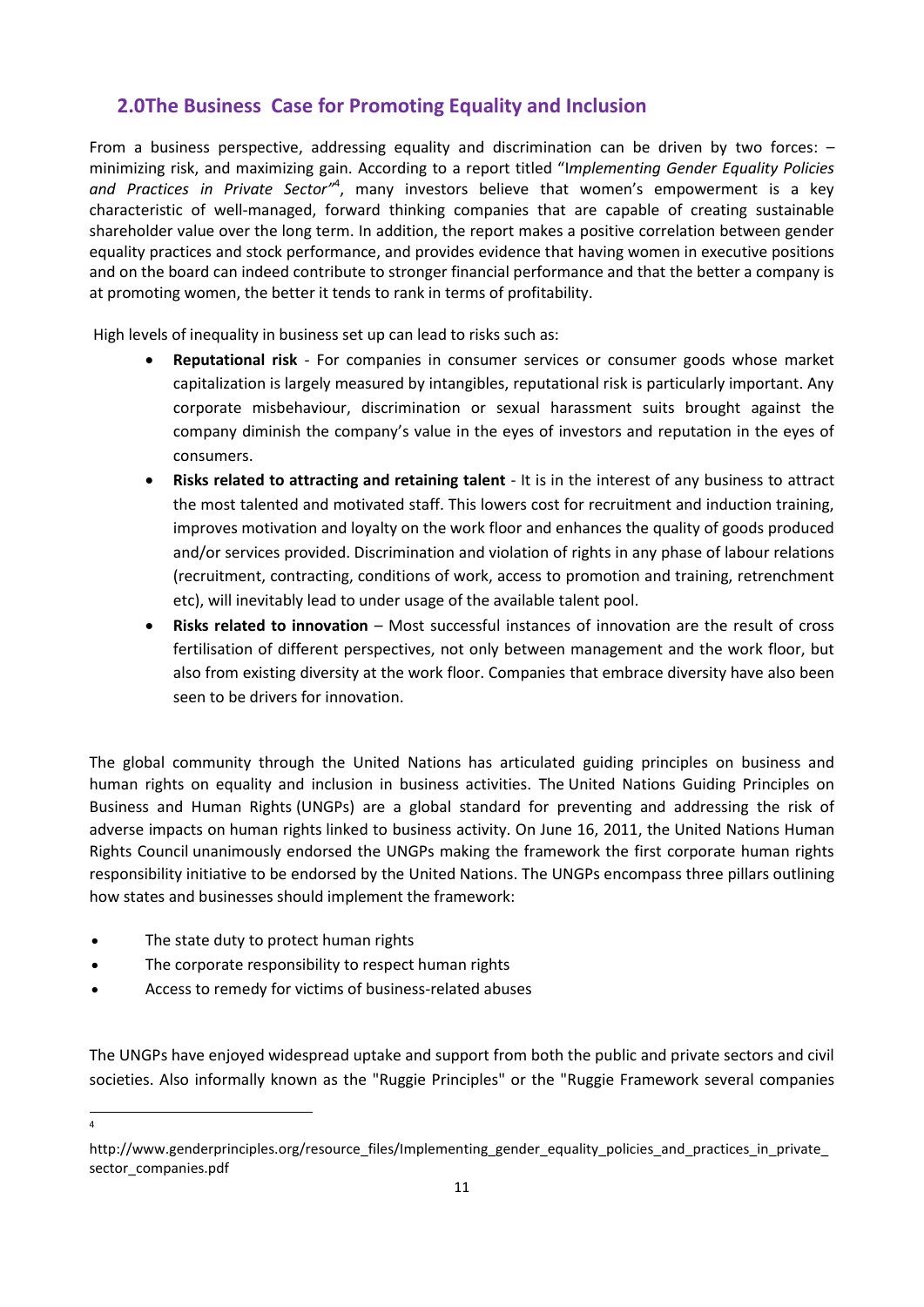have publicly stated their support for the Guiding Principles. For example, the [Coca-Cola](http://en.wikipedia.org/wiki/The_Coca-Cola_Company)  [Company](http://en.wikipedia.org/wiki/The_Coca-Cola_Company) "strongly endorsed" the UNGPs, calling them "a foundation and flexible framework for companies like ours", and [General Electric](http://en.wikipedia.org/wiki/General_Electric) wrote that the UNGPs "helped to clarify the distinct interrelated roles and responsibilities of states and business entities in this area" and that they would "no doubt serve as a lasting beacon for businesses entities seeking (to) grow their service and product offerings while respecting human rights". There is no doubt that many leading business in Kenya has the opportunity to embrace fully these principles as their framework for entrenching equality and inclusion in all dimensions of entrepreneurship.

#### <span id="page-11-0"></span>**3.0 Performance Management: monitoring improvements**

Performance management (PM) is a key concern for many business leaders. The private sector faces continuous pressure from shareholders to predict and deliver sustained business improvements. However, whereas a lot of focus has in the past been put on hard measures such as financial performance, soft measures such as institution culture and inequality are increasingly coming to the forefront as drivers to institutional performance.

PM includes activities that ensure goals are consistently being met in an effective and efficient manner.5 Performance Management is also known as a process by which organizations align their resources, systems and employees to strategic objectives and priorities. Business like other programs and interventions use indicators to monitor performance.

An indicator is a quantitative or qualitative factor or variable that provides a simple and reliable means to measure achievement, to reflect the changes connected to an intervention or to help access the performance of an actor. Indicators developed for gender equality and inclusion aim to facilitate the monitoring of the progress of the public and private sector institutions towards reaching the desired state and behaviours. A high quality indicator must meet minimal criteria i.e.:

- $\checkmark$  Specific: This means everybody understands the indicator in the same way (unambiguous)
- $\checkmark$  Measurable: The value of the indicator can be measured and reported in a sufficiently precise way
- $\checkmark$  Relevant: The indicator measures the right thing; it should be appropriate to the subject at hand
- $\checkmark$  Verifiable: Information is easily available and obtainable

Where possible, data gathered for specific indicators should be disaggregated by sex, disability, age, and representation of marginalized groups and communities among other variables of interest to the sector.

#### **3.1 Measurement Framework: Areas of focus**

 $\overline{a}$ 

NGEC will pay attention to selected indicators and dimensions to determine institutional levels of mainstreaming principles of equality and inclusions in business sector. Institutions are encouraged to

<sup>5</sup> Daniels, Aubrey (4th edition, July 2004). *Performance Management: Changing Behavior that Drives Organizational Effectiveness*.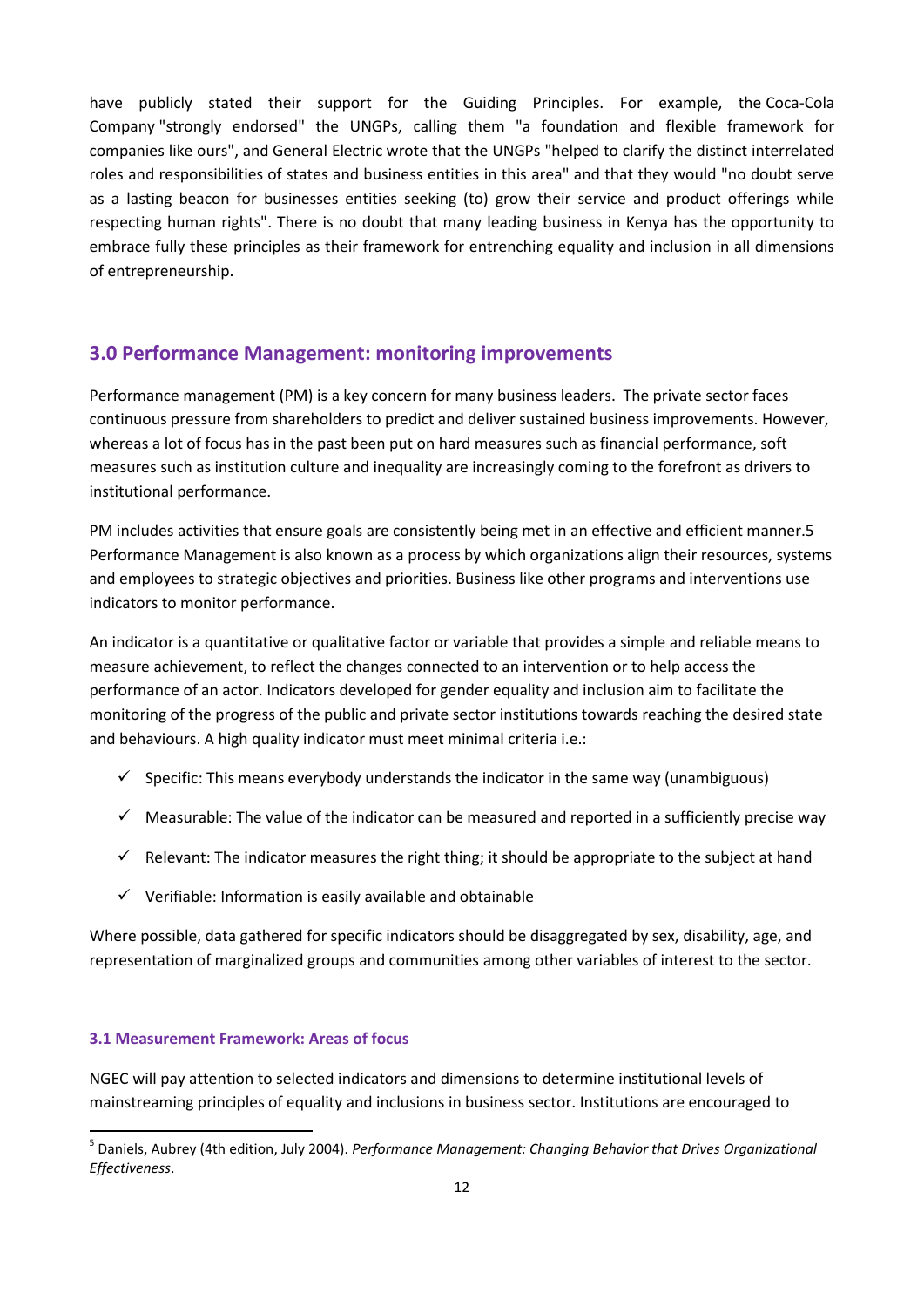broaden scope of focus to allow measurement of inclusion and equality in multiple themes. The business sector will need to routinely collect and analyse data responding to these indicators.

#### **3.1.1 Private sector as employers**

#### 3.1.1.1. Employment and Compensation

This looks at the extent to which corporations have sought to incorporate employment standards, principles, policies and practices that address all forms of discrimination. Interventions will include:

Equal treatment during recruitment processes;

Equal benefits for comparable work: This refers to ensuring fair and comparable wages, and benefits including retirement benefits, for all employees for comparable work;

 $\checkmark$  Implement equitable policies for non-salaried employees (i.e. employees on wages) regarding contract work.

Critical indicators to monitor this dimension include:

- 1. Total workforce numbers by sex, by disability, age, community
- 2. Annual numbers recruited and promoted by sex, by disability, age,
- 3. Contract terms full time/part time/zero hours by sex, by disability, age,
- 4. Pay gap –between the sexes, by disability, age
- 5. Qualitative survey Applicants and/or Employee Satisfaction Surveys by sex, by disability, age

#### **3.1.1.2 Work life balance and career development**

Corporations can take concrete steps to attain equality and inclusion by adopting, implementing and promoting policies and practices that enable work-life balance and support educational, career and vocational development.

Key elements of this principle include:

- $\checkmark$  make professional and private life more balanced by implementing and promoting flexible work options, family leave, dependent care, wellness programs, and workforce exit and re-entry opportunities;
- $\checkmark$  Support access to childcare either by providing childcare services or by providing information and resources regarding childcare services;
- $\checkmark$  Equal access to career progression opportunities through access to training and promotion opportunities.

Critical indicators in this theme include:

- 1. Access to training opportunities for all staff i.e. numbers trained annually disaggregated by sex, by disability, age,
- 2. Practices on maternity/paternity leave, flexible work options, workforce exit and re-entry;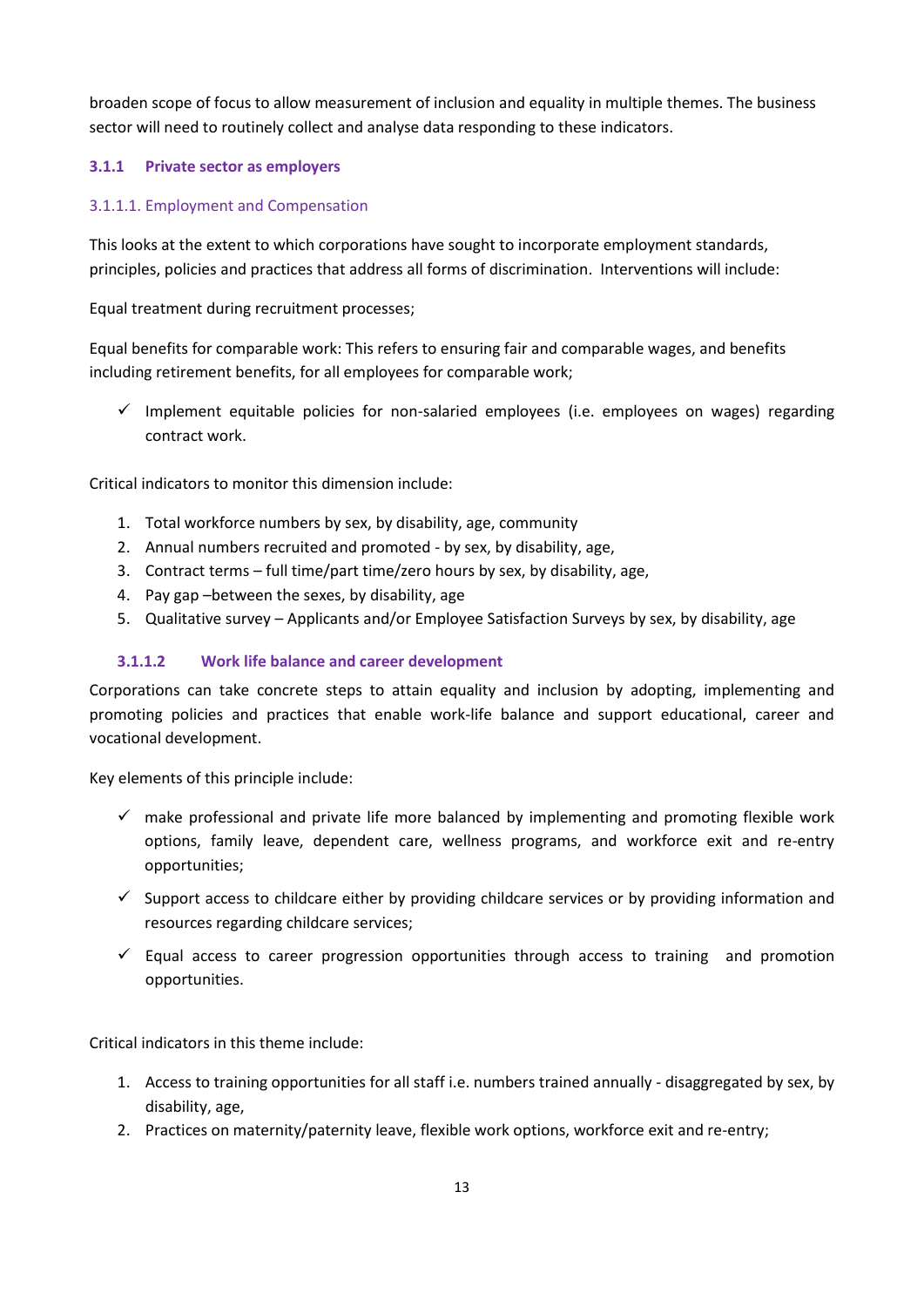- 3. Performance management policies and practices that factor in and do not discriminate based on the different work options;
- 4. Qualitative survey Employee Satisfaction Surveys by sex, by disability, age

#### **3.1.2 Private sector as providers of goods and services**

Corporations will take concrete steps to attain equality and inclusion by adopting and implementing nondiscriminatory business, supply chain, contracting, and marketing policies and practices.

Aspects that can be monitored include:

1. Use of ethical marketing standards by respecting the dignity of all especially vulnerable populations in sales, promotional and advertising materials, and excluding any form of sexual exploitation in marketing and advertising campaigns. Essential indicators include a) practices on procurement, contracting, marketing and supply chain management; b) customer and partners' satisfaction levels by sex, by disability, age,

#### **3.1.2.1 Capacity and Governance**

Corporations will take concrete steps to attain equality and inclusion in operations and in business and stakeholder relationships by adopting and implementing policies that are publicly disclosed, monitored, and enforced.

Key elements of this principle include:

- $\checkmark$  Publicise commitment to these Principles through a statement from the Chief Executive Officer or comparably prominent means, and prominently display them in the workplace and/or make them available to all employees in a readily accessible and understandable form;
- $\checkmark$  Develop and implement company policies, procedures, training and internal reporting processes to ensure observance and implementation of these Principles throughout the organization;
- $\checkmark$  Conduct periodic self-evaluations through data collection and analysis, audits, public disclosure, and reporting on status and progress made in the implementation of these Principles;
- $\checkmark$  Establish a clear, unbiased, non-retaliatory grievance policy and mechanism allowing employees to make comments, recommendations, reports or complaints concerning their treatment in the workplace;
- $\checkmark$  Be transparent in the implementation of these principles and promote their endorsement and implementation by affiliates, vendors, suppliers, customers and others with whom it does business.

To monitor this we will focus on the following indicators:

- 1. Existence of Policies and practices on equality and inclusion;
- 2. Number of transparency and accountability related grievances reported and resolved
- 3. Customer and partners' (vendors/suppliers) satisfaction levels by sex, by disability, age,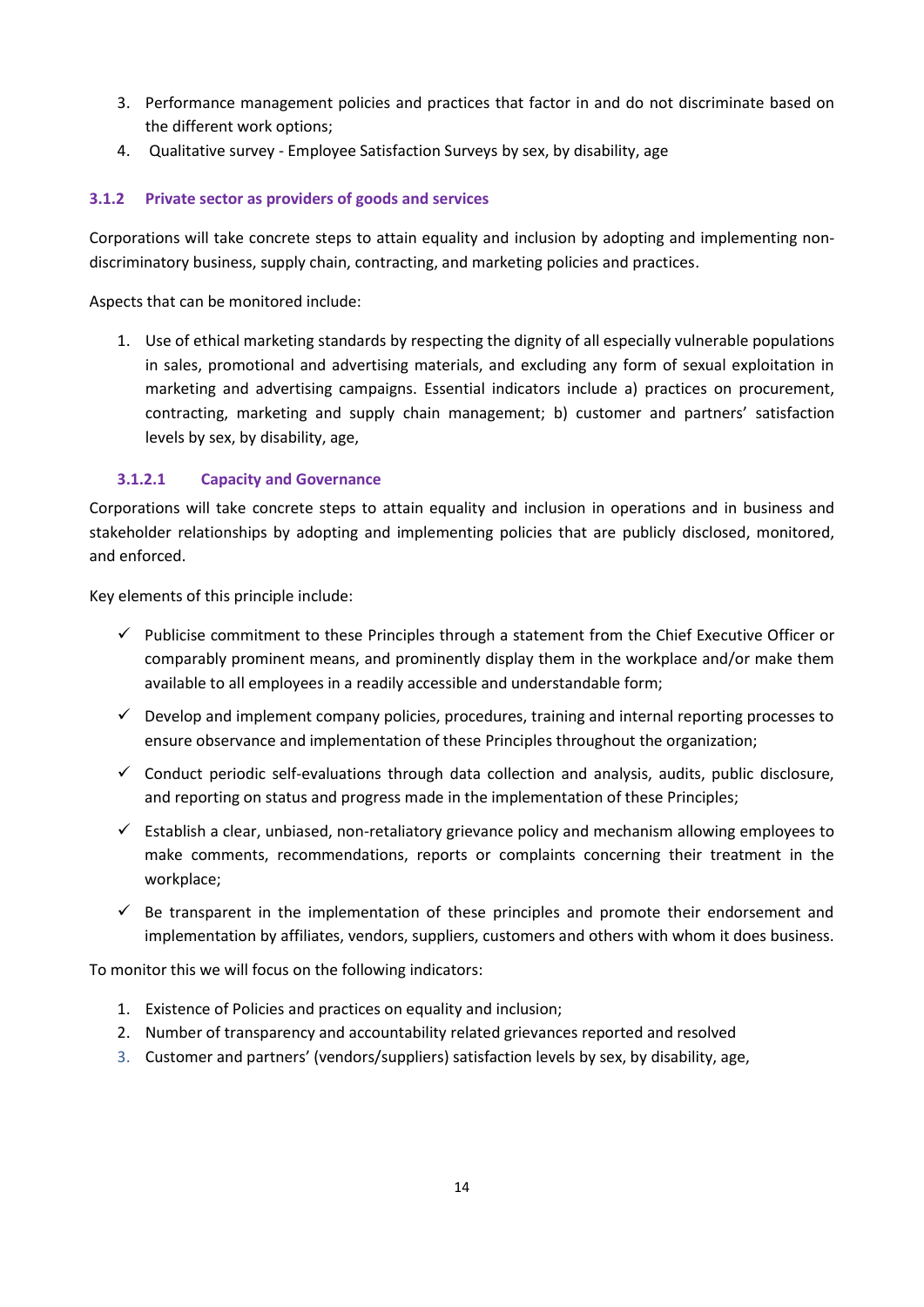#### **3.2 Selected elements for inclusion and equality in business sector**

<span id="page-14-0"></span>**Figure 1: Linkages between the individual and institution towards attaining equality and inclusion**

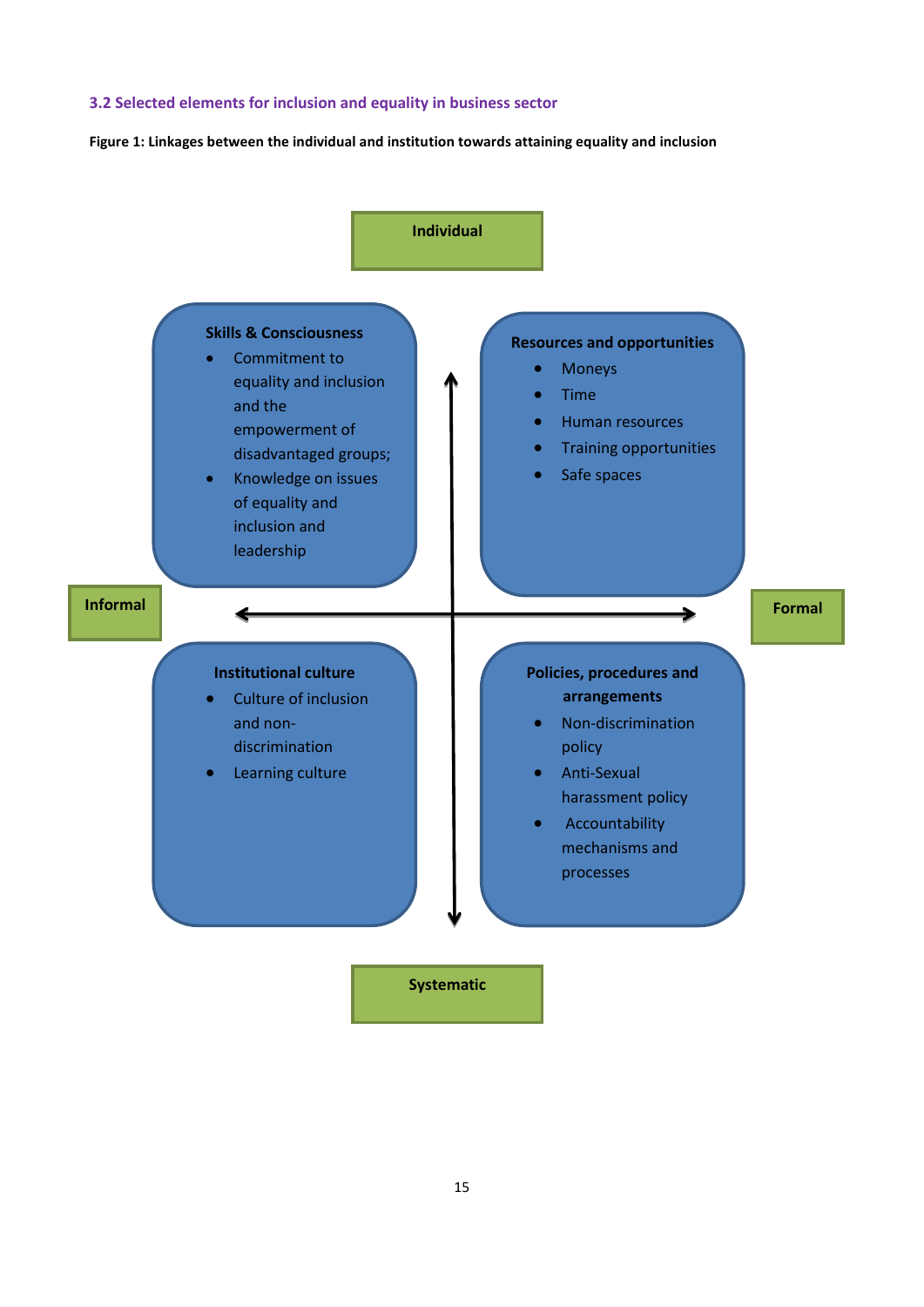# <span id="page-15-0"></span>**4.0 The Theory of Change**

A theory of change is a dynamic, critical thinking process. It makes the initiative clear and transparent. The main benefits of this approach are that it brings on board an integrated approach to design, implementation and evaluation and better analysis of the context than other approaches. Figure 2 provides the envisioned theory of change for the proposed PM indicators.

<span id="page-15-1"></span>

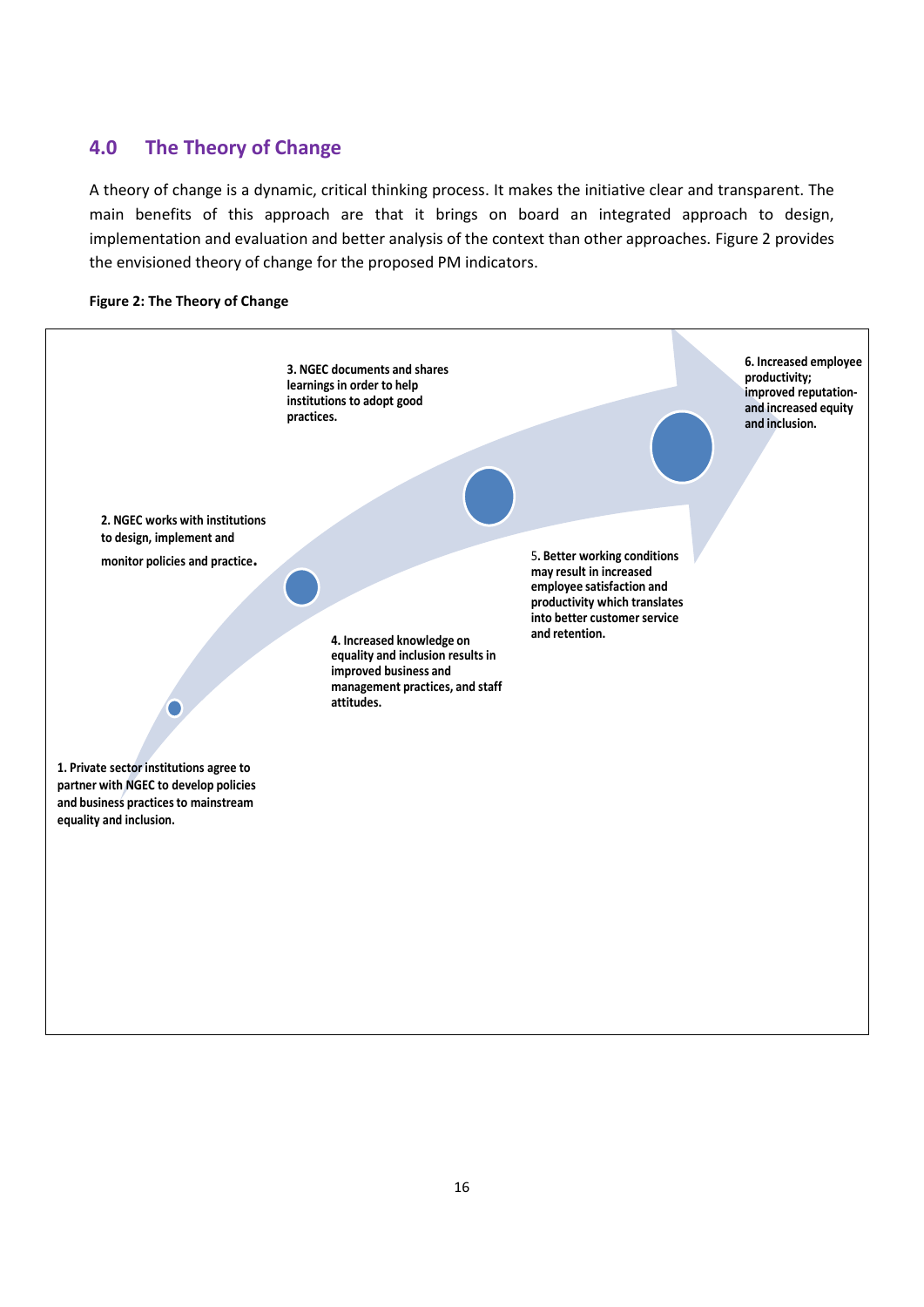### <span id="page-16-0"></span>**5.0 The role of NGEC**

NGEC in collaboration with the private sector will coordinate trainings and reporting on mainstreaming principles of equality and inclusion in the private sector. Figure 3 summarizes role of NGEC in this program

#### <span id="page-16-1"></span>**Figure 3: A strategic approach to knowledge brokering.**

Inform

Link

Matchmake

Engage

Collaborate

Build adaptive capacity

**Informing:** disseminating content, targeting decision makers with information, making information easily accessible and digestible. Examples include factsheets and research synopses.

**Linking:** linking expertise to need for a particular policy area or within a particular discipline, helping policy makers address a specific policy issue by seeking out the necessary experts. Examples include project or programme advisory committees, focus groups.

**Matchmaking:** actively networking to match expertise to need across issues and disciplines, helping policy makers think more broadly about a topic, finding experts with relevant knowledge from another discipline, helping them take a strategic overview to address the fullness of the issue. Examples include departmental expert advisory committees and mapping the evidence base for an issue

**Engaging:** framing issues inclusively to bring a common understanding to the decision-making process, contracting people or institutions to provide knowledge on an as-needed basis. Examples include contracted research programmes and electronic knowledge networks.

**Collaborating:** lengthening and deepening the collaborative process, strengthening relationships and formalising the process of ensuring all sides jointly negotiate the questions to be asked around an issue. Examples include joint agreements where the emphasis is on equality in the relationships between actors, such as memoranda of understanding, joint agreements, and communities of practice

#### **From Jones** *et al* **(2012)**

**Building adaptive capacity:** deepening the collaborative relationship to the extent that all parties jointly frame the issue; broadening institutional capacity of institutions to adapt to multiple issues simultaneously and foster innovation. The focus is on co-production of knowledge and joint learning from doing; the arrangements are self-sustaining in terms of both funding and function, with all sides contributing resources. Examples include co-management arrangements, local enterprise partnerships, and selfsustaining consortia.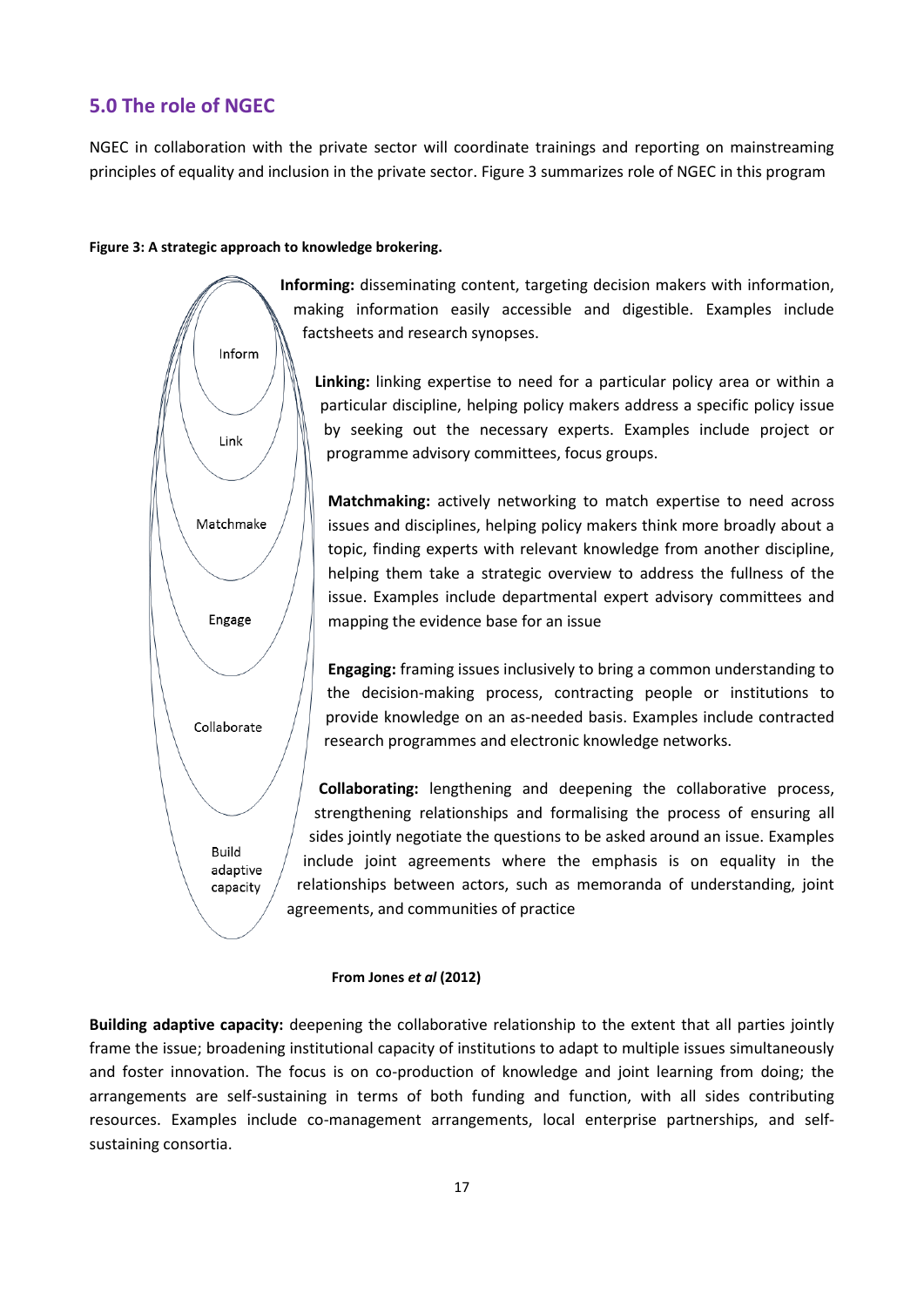# <span id="page-17-0"></span>**6.0 Reporting templates**

This section presents simple reporting template developed for the purposes of monitoring progress and compliance by actors in the private sector, of a minimum package of indicators that address integration of principles of equality and inclusion in business practice. This template can be adapted to meet other measurements needs and requirements.

|                             | <b>Private Sector Quarterly and Annual Reporting Tool-</b> |                                                         |            |  |  |  |  |  |  |  |
|-----------------------------|------------------------------------------------------------|---------------------------------------------------------|------------|--|--|--|--|--|--|--|
| <b>Name of Organization</b> | Type of Institution/Organization                           |                                                         |            |  |  |  |  |  |  |  |
|                             | Sector                                                     |                                                         |            |  |  |  |  |  |  |  |
|                             |                                                            | Tick the reporting period as appropriate (below) Year ( |            |  |  |  |  |  |  |  |
|                             | Quarter 1 [1]                                              | Quarter 3 [3]                                           | Annual [5] |  |  |  |  |  |  |  |
|                             | Quarter 2 [2]                                              | Quarter 4 [4]                                           |            |  |  |  |  |  |  |  |

| Capacity to mainstreaming equality and inclusion in the sector<br>1.                                                           |      |     |                                                                                                                            |
|--------------------------------------------------------------------------------------------------------------------------------|------|-----|----------------------------------------------------------------------------------------------------------------------------|
| Indicator                                                                                                                      | Yes. | No. | <b>Additional details</b>                                                                                                  |
| Do<br>policies<br>have<br>vou<br>on<br>mainstreaming principles of gender,<br>equality and inclusion in your core<br>business? |      |     |                                                                                                                            |
| Have these policies been translated<br>into a workplace program<br>or<br>activities?                                           |      |     | If yes, please give an example to illustrate the<br>translation                                                            |
| staff undergone<br>Has your<br>a<br>sensitization training on gender,<br>inclusion and equality?                               |      |     | Ιf<br>indicate approximately<br>what<br>yes, please<br><b>percentage of staff</b> have undergone<br>these<br>sensitization |
| Do you have a committee, focal<br>persons or unit that directly<br>handles issues of discrimination and<br>related grievances? |      |     |                                                                                                                            |

| 2.                    | Absolute Representation of workforce-end of year |      |        |                               |             |        |      |       |       |  |  |  |
|-----------------------|--------------------------------------------------|------|--------|-------------------------------|-------------|--------|------|-------|-------|--|--|--|
| By job group e.g.     | Total                                            | Male | Female | No.<br>form                   | <b>PWDs</b> |        | Age  |       |       |  |  |  |
| level<br><b>Board</b> |                                                  |      |        | Marginalised                  | Male        | Female | $35$ | 35-59 | $60+$ |  |  |  |
| Management etc.       |                                                  |      |        | communities <sup>1</sup><br>冰 |             |        |      |       |       |  |  |  |
| <b>Board</b>          |                                                  |      |        |                               |             |        |      |       |       |  |  |  |
| Senior                |                                                  |      |        |                               |             |        |      |       |       |  |  |  |
| management            |                                                  |      |        |                               |             |        |      |       |       |  |  |  |
| Middle<br>level       |                                                  |      |        |                               |             |        |      |       |       |  |  |  |
| management            |                                                  |      |        |                               |             |        |      |       |       |  |  |  |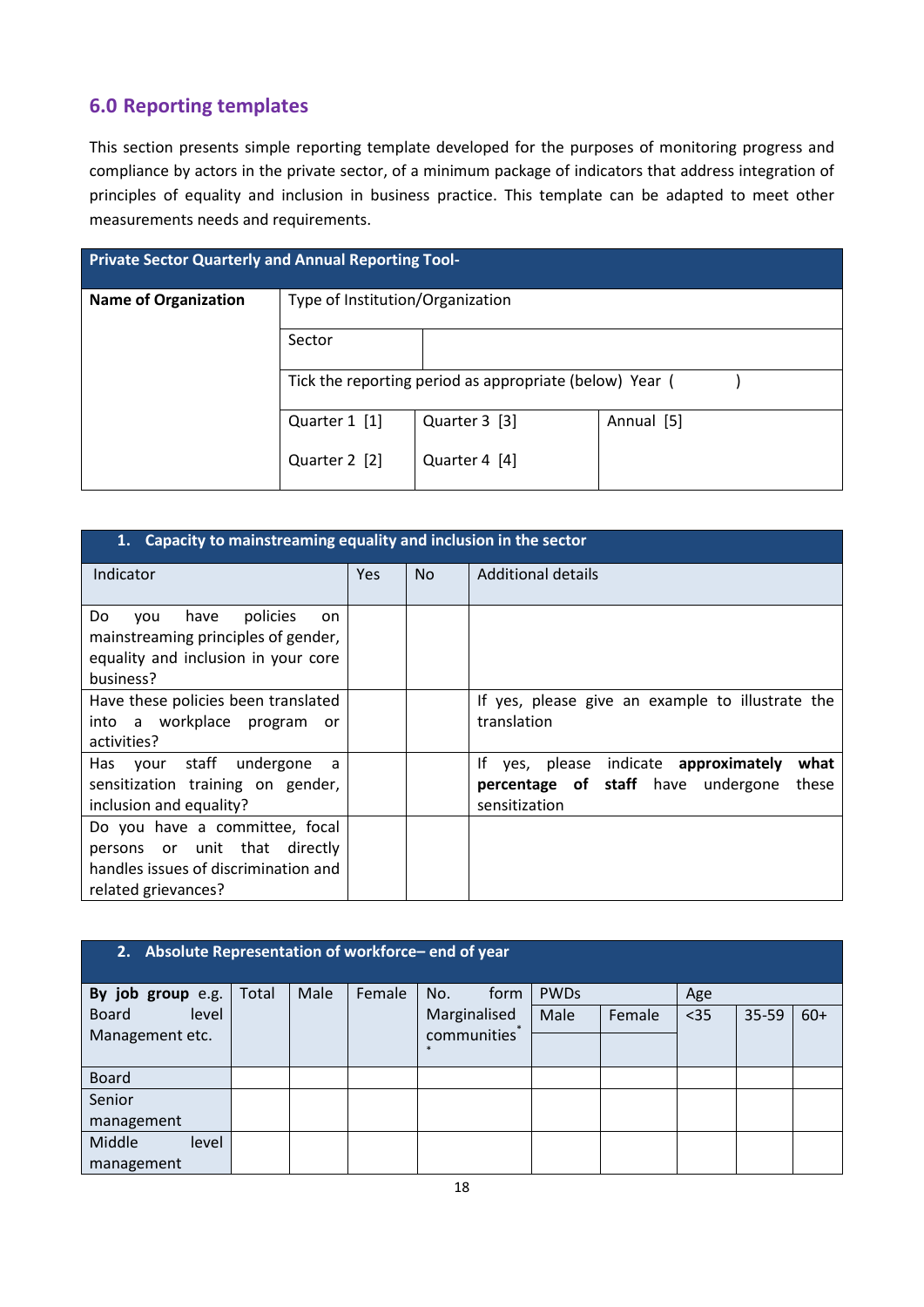# **3. Recruitments – end of Financial year**

| Recruited into job     | Total | Male | Female | Marginalised<br>communities | <b>PWDs</b> |        | Age  |       |       |
|------------------------|-------|------|--------|-----------------------------|-------------|--------|------|-------|-------|
| ''x''<br>Group<br>e.g. |       |      |        |                             | Male        | Female | $35$ | 35-59 | $60+$ |
| <b>Board</b><br>level  |       |      |        |                             |             |        |      |       |       |
| Management etc.        |       |      |        |                             |             |        |      |       |       |
| Board level            |       |      |        |                             |             |        |      |       |       |
| Senior                 |       |      |        |                             |             |        |      |       |       |
| Management             |       |      |        |                             |             |        |      |       |       |
| Middle-level           |       |      |        |                             |             |        |      |       |       |
| Management             |       |      |        |                             |             |        |      |       |       |
| etc                    |       |      |        |                             |             |        |      |       |       |
| <b>Total</b>           |       |      |        |                             |             |        |      |       |       |

|                               | 4. Promotions-end of Financial year |      |        |              |             |        |      |       |       |  |  |
|-------------------------------|-------------------------------------|------|--------|--------------|-------------|--------|------|-------|-------|--|--|
|                               |                                     |      |        |              | <b>PWDs</b> |        | Age  |       |       |  |  |
| Promoted into job             | Total                               | Male | Female | Marginalised |             |        |      |       |       |  |  |
| ''x''<br><b>Group</b><br>e.g. |                                     |      |        | communities  | Male        | Female | $35$ | 35-59 | $60+$ |  |  |
| level<br><b>Board</b>         |                                     |      |        |              |             |        |      |       |       |  |  |
| Management etc.               |                                     |      |        |              |             |        |      |       |       |  |  |
| <b>Board level</b>            |                                     |      |        |              |             |        |      |       |       |  |  |
| Senior                        |                                     |      |        |              |             |        |      |       |       |  |  |
| Management                    |                                     |      |        |              |             |        |      |       |       |  |  |
| Middle-level                  |                                     |      |        |              |             |        |      |       |       |  |  |
| Management                    |                                     |      |        |              |             |        |      |       |       |  |  |
| Other job groups              |                                     |      |        |              |             |        |      |       |       |  |  |
| <b>Total</b>                  |                                     |      |        |              |             |        |      |       |       |  |  |

| 5.                          |       |      | <b>Contract terms: Employee placement by terms</b> |                             |             |        |      |       |       |
|-----------------------------|-------|------|----------------------------------------------------|-----------------------------|-------------|--------|------|-------|-------|
| <b>Terms</b>                | Total | Male | Female                                             | Marginalised<br>communities | <b>PWDs</b> |        | Age  |       |       |
|                             |       |      |                                                    |                             | Male        | Female | $35$ | 35-59 | $60+$ |
| Full time contract          |       |      |                                                    |                             |             |        |      |       |       |
| time<br>Part<br>contract    |       |      |                                                    |                             |             |        |      |       |       |
| Zero<br>hour<br>contract    |       |      |                                                    |                             |             |        |      |       |       |
| Internship<br>Opportunities |       |      |                                                    |                             |             |        |      |       |       |
| Other (specific)            |       |      |                                                    |                             |             |        |      |       |       |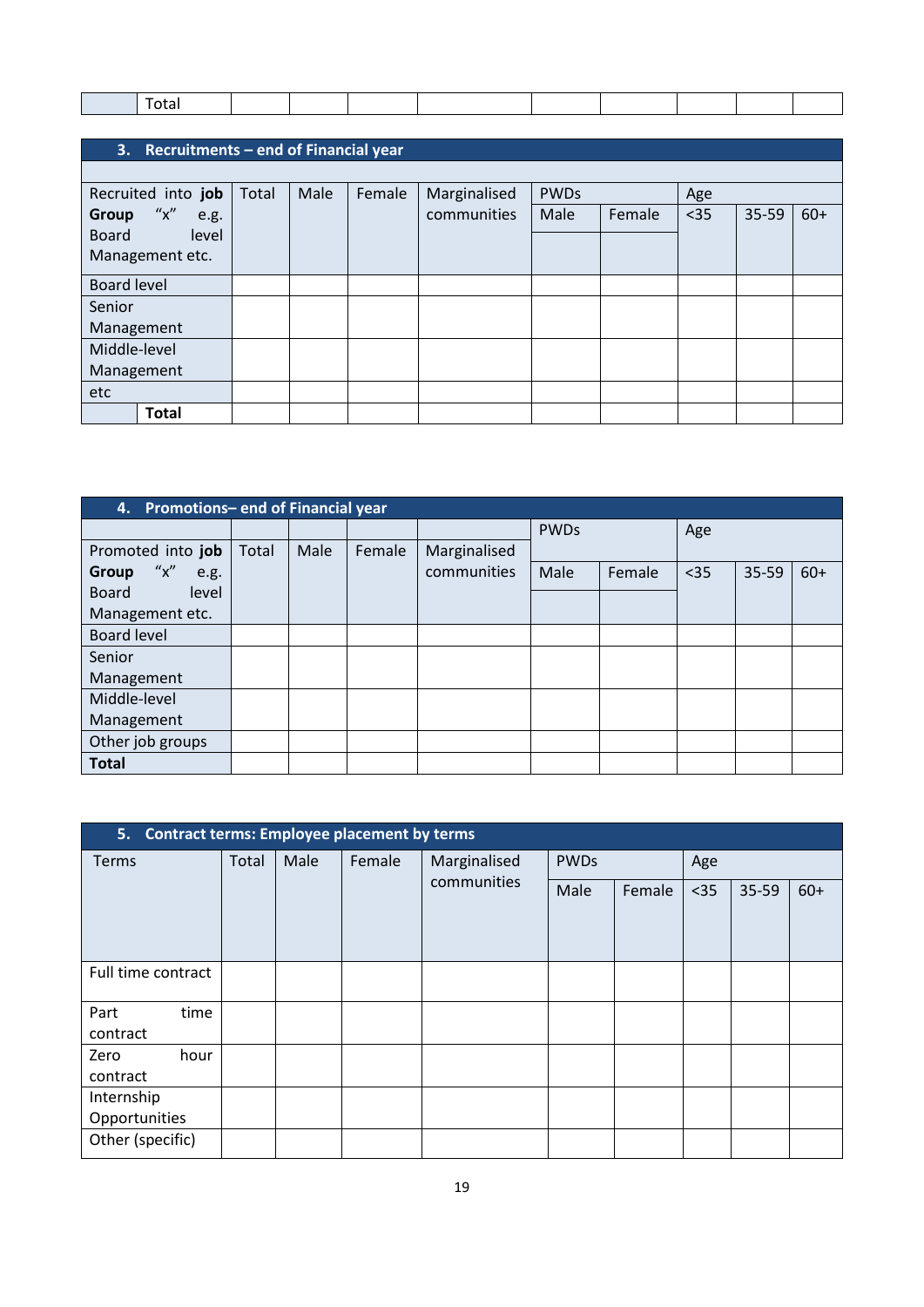|                                        | 6. Allocation of procurement opportunities for the preceding Year by selected population variables |      |        |              |             |        |      |       |       |  |  |
|----------------------------------------|----------------------------------------------------------------------------------------------------|------|--------|--------------|-------------|--------|------|-------|-------|--|--|
| Procurement                            | Total                                                                                              | Male | Female | Marginalised | <b>PWDs</b> |        | Age  |       |       |  |  |
| contracts                              |                                                                                                    |      |        | communities  | Male        | Female | $35$ | 35-59 | $60+$ |  |  |
|                                        |                                                                                                    |      |        |              |             |        |      |       |       |  |  |
| No. of high level                      |                                                                                                    |      |        |              |             |        |      |       |       |  |  |
| value<br>contracts<br>(Kshs. 2,000,000 |                                                                                                    |      |        |              |             |        |      |       |       |  |  |
| more)<br><b>or</b>                     |                                                                                                    |      |        |              |             |        |      |       |       |  |  |
| awarded                                |                                                                                                    |      |        |              |             |        |      |       |       |  |  |
| Middle-<br>Upper                       |                                                                                                    |      |        |              |             |        |      |       |       |  |  |
| level value (Kshs.<br>500,000 to Kshs. |                                                                                                    |      |        |              |             |        |      |       |       |  |  |
| 1,999,999)                             |                                                                                                    |      |        |              |             |        |      |       |       |  |  |
| awarded                                |                                                                                                    |      |        |              |             |        |      |       |       |  |  |
| value<br>Middle                        |                                                                                                    |      |        |              |             |        |      |       |       |  |  |
| (Kshs<br>contracts<br>100,00 to Kshs.  |                                                                                                    |      |        |              |             |        |      |       |       |  |  |
| $499,999/=$                            |                                                                                                    |      |        |              |             |        |      |       |       |  |  |
| awarded                                |                                                                                                    |      |        |              |             |        |      |       |       |  |  |
| Low level                              |                                                                                                    |      |        |              |             |        |      |       |       |  |  |
| Kshs 99,999 and<br>below               |                                                                                                    |      |        |              |             |        |      |       |       |  |  |

|                         | 7. Staff Satisfaction level - end of year. A short survey is required |      |        |              |             |        |      |       |       |  |  |  |
|-------------------------|-----------------------------------------------------------------------|------|--------|--------------|-------------|--------|------|-------|-------|--|--|--|
| Indicator               | Total                                                                 | Male | Female | Marginalised | <b>PWDs</b> |        | Age  |       |       |  |  |  |
|                         |                                                                       |      |        | / Minorities | Male        | Female | $35$ | 35-59 | $60+$ |  |  |  |
|                         |                                                                       |      |        |              |             |        |      |       |       |  |  |  |
| Percentage of<br>staff  |                                                                       |      |        |              |             |        |      |       |       |  |  |  |
| with<br>perceive<br>pay |                                                                       |      |        |              |             |        |      |       |       |  |  |  |
| difference<br>between   |                                                                       |      |        |              |             |        |      |       |       |  |  |  |
| staff within<br>same    |                                                                       |      |        |              |             |        |      |       |       |  |  |  |
| qualification<br>and    |                                                                       |      |        |              |             |        |      |       |       |  |  |  |
| experience?             |                                                                       |      |        |              |             |        |      |       |       |  |  |  |
| Percentage of staff     |                                                                       |      |        |              |             |        |      |       |       |  |  |  |
| happy with their work   |                                                                       |      |        |              |             |        |      |       |       |  |  |  |
| life balance?           |                                                                       |      |        |              |             |        |      |       |       |  |  |  |
| Percentage of staff     |                                                                       |      |        |              |             |        |      |       |       |  |  |  |
| who feel the career     |                                                                       |      |        |              |             |        |      |       |       |  |  |  |
| development             |                                                                       |      |        |              |             |        |      |       |       |  |  |  |
| opportunities<br>are    |                                                                       |      |        |              |             |        |      |       |       |  |  |  |
| distributed equitably   |                                                                       |      |        |              |             |        |      |       |       |  |  |  |
| in the organization     |                                                                       |      |        |              |             |        |      |       |       |  |  |  |